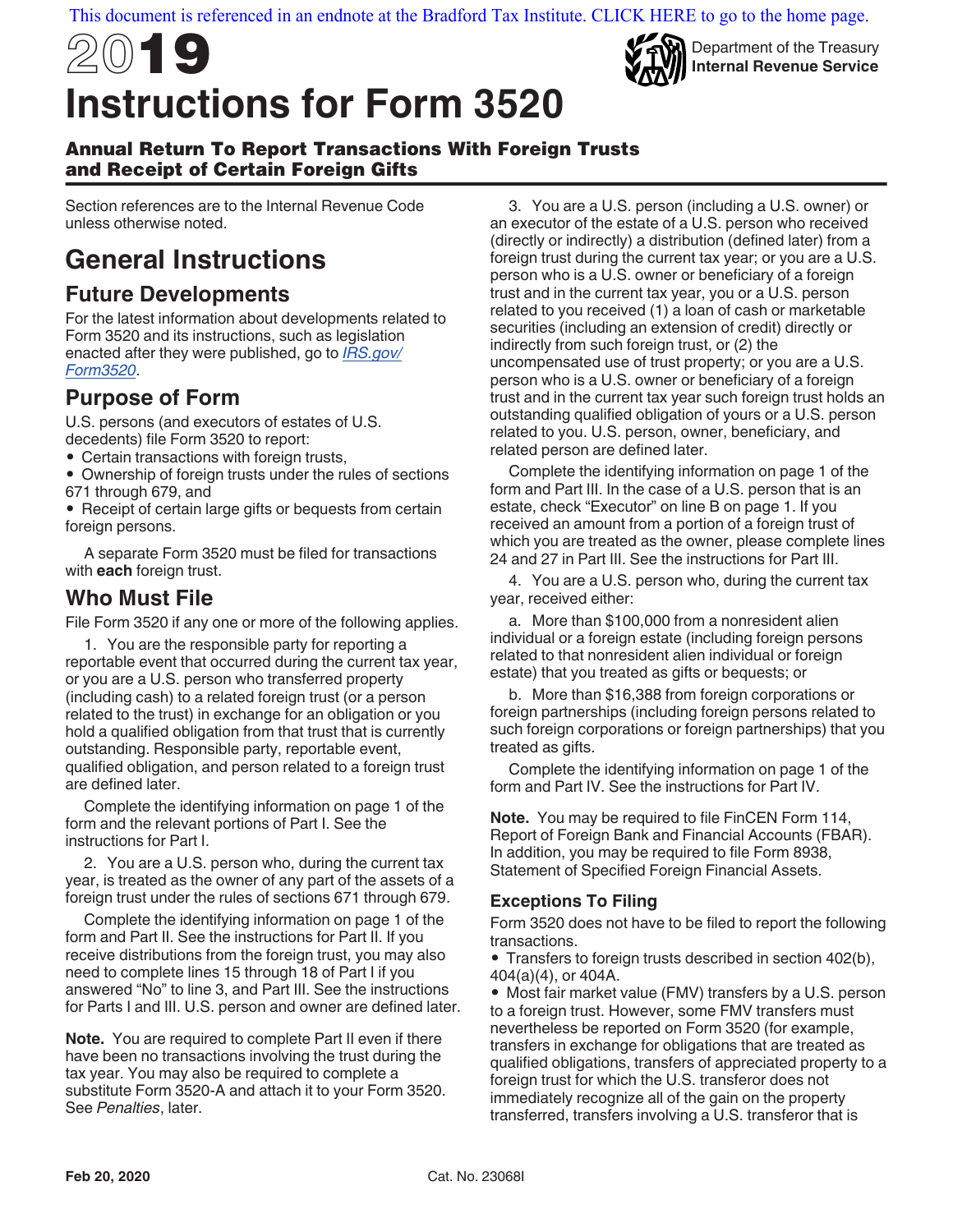related to the foreign trust). See section III of Notice 97-34, 1997-25 I.R.B. 22.

• Transfers to foreign trusts that have a current determination letter from the IRS recognizing their status as exempt from income taxation under section 501(c)(3).

• Transfers to, ownership of, and distributions from a Canadian registered retirement savings plan (RRSP), a Canadian registered retirement income fund (RRIF), or any other Canadian retirement plan that is within the meaning of section 3 of Rev. Proc. 2014-55. See Rev. Proc. 2014-55, 2014-44 I.R.B. 753, available at

#### *[IRS.gov/irb/2014-44\\_IRB/ar10.html](https://www.irs.gov/irb/2014-44_IRB/ar10.html)*.

• Deemed transfers from domestic trusts that become foreign trusts to the extent the trust is treated as owned by a foreign person, after application of section 672(f).

• Distributions from foreign trusts that are taxable as compensation for services rendered (within the meaning of section 672(f)(2)(B) and its regulations), so long as the recipient reports the distribution as compensation income on its applicable federal income tax return.

• Distributions from foreign trusts to domestic trusts that have a current determination letter from the IRS recognizing their status as exempt from income taxation under section 501(c)(3).

### **Joint Returns**

If you and your spouse are filing a joint income tax return for tax year 2019, and you are both transferors, grantors, or beneficiaries of the same foreign trust, then you may file a joint Form 3520. If you and your spouse are filing a joint Form 3520, please check the box on line 1i on page 1.

## **Additional Reporting Information**

For more information on foreign trust reporting, including abusive foreign trust schemes, go to the IRS website at IRS.gov.

## **When and Where To File**

In general, a U.S. person's Form 3520 is due on the 15th day of the 4th month following the end of such person's tax year for income tax purposes, which, for individuals, is April 15. If, however, on the due date of your income tax return, you are a U.S. citizen or resident who qualifies for one of the following conditions, then your Form 3520 is due on the 15th day of the 6th month (June 15) following the end of your tax year for income tax purposes. You must include a statement on the Form 3520 showing that you are a U.S. citizen or resident who meets one of these conditions.

• You live outside of the United States and Puerto Rico and your place of business or post of duty is outside the United States and Puerto Rico.

• You are in the military or naval service on duty outside the United States and Puerto Rico.

In the case of a Form 3520 filed with respect to a U.S. decedent, the due date to file a Form 3520 is the 15th day of the 4th month following the end of the decedent's last tax year for income tax purposes (April 15). If the U.S. person's estate is also required to file a Form 3520, the estate will have to file by the 15th day of the 4th month following the end of the estate's tax year for income tax purposes, just like any other U.S. person.

If the due date falls on a Saturday, Sunday, or legal holiday, file by the next day that is not a Saturday, Sunday, or legal holiday.

**Note.** If a U.S. person is granted an extension of time to file an income tax return, the due date for filing Form 3520 is the 15th day of the 10th month (October 15) following the end of the U.S. person's tax year.

Send Form 3520 to the Internal Revenue Service Center, P.O. Box 409101, Ogden, UT 84409.

Form 3520 must have all required attachments to be considered complete.

**Note.** If a complete Form 3520 is not filed by the due date, including extensions, the time for assessment of any tax imposed with respect to any event or period to which the information required to be reported in Parts I through III of such Form 3520 relates will not expire before the date that is 3 years after the date on which the required information is reported. See section 6501(c)(8).

### **Who Must Sign**

If the return is filed by:

- An individual or a fiduciary, it must be signed and dated by that individual or fiduciary;
- A partnership, it must be signed and dated by a general partner or limited liability company member; or

• A corporation, it must be signed and dated by the president, vice president, treasurer, assistant treasurer, chief accounting officer, or any other corporate officer (such as a tax officer) who is authorized to sign.

The paid preparer must complete the required preparer information at the bottom of page 6 of Form 3520 and must be sure to:

• Sign the return in the space provided for the preparer's signature, and

• Give a copy of the return to the filer.

### **Inconsistent Treatment of Items**

The U.S. beneficiary and U.S. owner's tax return must be consistent with the Form 3520-A, Annual Information Return of Foreign Trust With a U.S. Owner, filed by the foreign trust unless you report the inconsistency to the IRS. If you are treating items on your tax return differently from the way the foreign trust treated them on its return, file Form 8082, Notice of Inconsistent Treatment or Administrative Adjustment Request (AAR). See Form 8082 for more details.

### **Penalties**

**Section 6677.** A penalty applies if Form 3520 is not timely filed or if the information is incomplete or incorrect (see below for an exception if there is reasonable cause). Generally, the initial penalty is equal to the greater of \$10,000 or the following (as applicable).

• 35% of the gross value of any property transferred to a foreign trust for failure by a U.S. transferor to report the creation of or transfer to a foreign trust in Part I.

• 35% of the gross value of the distributions received from a foreign trust for failure by a U.S. person to report receipt of the distribution in Part III.

• 5% of the gross value of the portion of the foreign trust's assets treated as owned by a U.S. person under the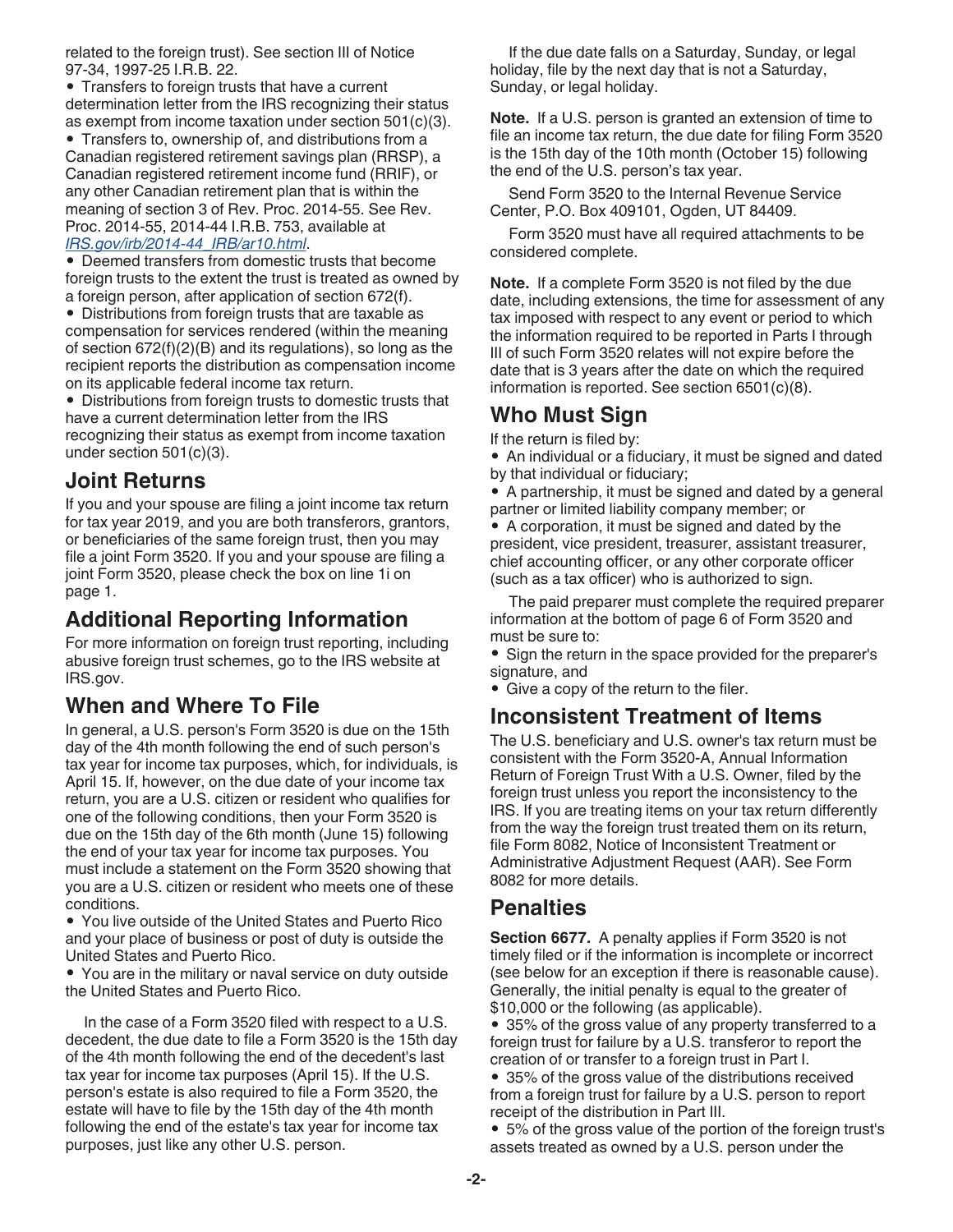grantor trust rules (sections 671 through 679) for failure by the U.S. person to report the U.S. owner information in Part II. Such U.S. person is subject to an additional separate 5% penalty (or \$10,000 if greater), if such person (a) fails to ensure that the foreign trust files a timely Form 3520-A and furnishes the required annual statements to its U.S. owners and U.S. beneficiaries, or (b) does not furnish all of the information required by section 6048(b) or includes incorrect information. If a foreign trust fails to file Form 3520-A, the U.S. owner must complete and attach a substitute Form 3520-A to the U.S. owner's Form 3520 by the due date of the U.S. owner's Form 3520 (and not the due date for the Form 3520-A, which is otherwise due by the 15th day of the 3rd month after the end of the trust's tax year in order to avoid being subject to the additional separate penalty for the foreign trust's failure to file Form 3520-A. For example, a substitute Form 3520-A that, to the best of the U.S. owner's ability, is completed and attached to the U.S. owner's Form 3520 by the due date for the Form 3520 (such as, April 15 for U.S. owners who are individuals), is considered to be timely filed. See section 6677(a) through (c) and the instructions for Part II of this form and Form 3520-A.

Additional penalties will be imposed if the noncompliance continues for more than 90 days after the IRS mails a notice of failure to comply with the required reporting. If the IRS can determine the gross value (defined later) of the portion of the trust's assets treated as owned by the U.S. person at the close of the tax year, then the additional penalties will be reduced as necessary to assure that the aggregate amount of such penalties do not exceed the gross value of the trust. For more information, see section 6677.

*Reasonable cause.* No penalties will be imposed if the taxpayer can demonstrate that the failure to comply was due to reasonable cause and not willful neglect.

**Note.** The fact that a foreign country would impose penalties for disclosing the required information is not reasonable cause. Similarly, reluctance on the part of a foreign fiduciary or provisions in the trust instrument that prevent the disclosure of required information is not reasonable cause. See section 6677(d) for additional information.

**Section 6039F.** In the case of a failure to timely report foreign gifts described in section 6039F, the IRS will determine the income tax consequences of the receipt of such gift, and a penalty equal to 5% of the amount of such foreign gifts applies for each month for which the failure to report continues (not to exceed a total of 25%). No penalty will be imposed if the taxpayer can demonstrate that the failure to comply was due to reasonable cause and not willful neglect. See section 6039F for additional information.

**Section 6662(j).** If a U.S. owner of a foreign trust is subject to a penalty imposed under section 6662 for an underpayment of tax required to be shown on a return, then such penalty may be increased under section 6662(j) for any portion of an underpayment which is attributable to any transaction involving any asset with respect to which information was required to be provided on Form 3520-A. For more information about undisclosed foreign financial

asset understatements, see section 6662(j). No penalty will be imposed with respect to any portion of an underpayment if the taxpayer can demonstrate that the failure to comply was due to reasonable cause with respect to such portion of the underpayment and the taxpayer acted in good faith with respect to such portion of the underpayment. See section 6662 and section 6664(c) for additional information.

### **Definitions**

#### **Distribution**

A distribution received directly or indirectly from a foreign trust for section 6048(c) reporting purposes is any gratuitous transfer of money or other property from a foreign trust, whether or not a portion of such trust is treated as a grantor trust under the grantor trust rules of sections 671 through 679, and without regard to whether the recipient is designated as a beneficiary by the terms of the trust. A distribution includes the receipt of trust corpus and the receipt of a gift or bequest described in section 663(a).

A distribution also includes constructive transfers from a foreign trust. For example, if charges you make on a credit card are paid by a foreign trust or guaranteed or secured by the assets of a foreign trust, the amount charged will be treated as a distribution to you by the foreign trust. Similarly, if you write checks on a foreign trust's bank account, the amount will be treated as a distribution. Also, if you receive a payment from a foreign trust in exchange for property transferred to the trust or services rendered to the trust, and the FMV of the payment you received exceeds the FMV of the property transferred or services rendered, the excess will be treated as a distribution to you. See section V of Notice 97-34, 1997-25 I.R.B. 22.

#### *Examples:*

1. If you sell stock with an FMV of \$100 to a foreign trust and receive \$150 in exchange, you have received a distribution of \$50.

2. If you receive \$100 from the trust for services performed by you for the trust, and the services have an FMV of \$20, you have received a distribution of \$80.

If you are a grantor or beneficiary of a foreign trust and you (or a U.S. person related to you) directly or indirectly received a loan of cash or marketable securities from a foreign trust, or you (or a U.S. person related to you) used any property owned by a foreign trust without paying FMV within a reasonable amount of time, the amount of such loan or the FMV of the use of trust property will be treated as a distribution for reporting purposes. For this purpose, a loan by an unrelated third party that is guaranteed by a foreign trust is generally treated as a loan from the trust. See section V(A) of Notice 97-34, 1997-25 I.R.B. 22.

#### **Foreign Trust and Domestic Trust**

A foreign trust is any trust other than a domestic trust.

A domestic trust is any trust if:

1. A court within the United States is able to exercise primary supervision over the administration of the trust, and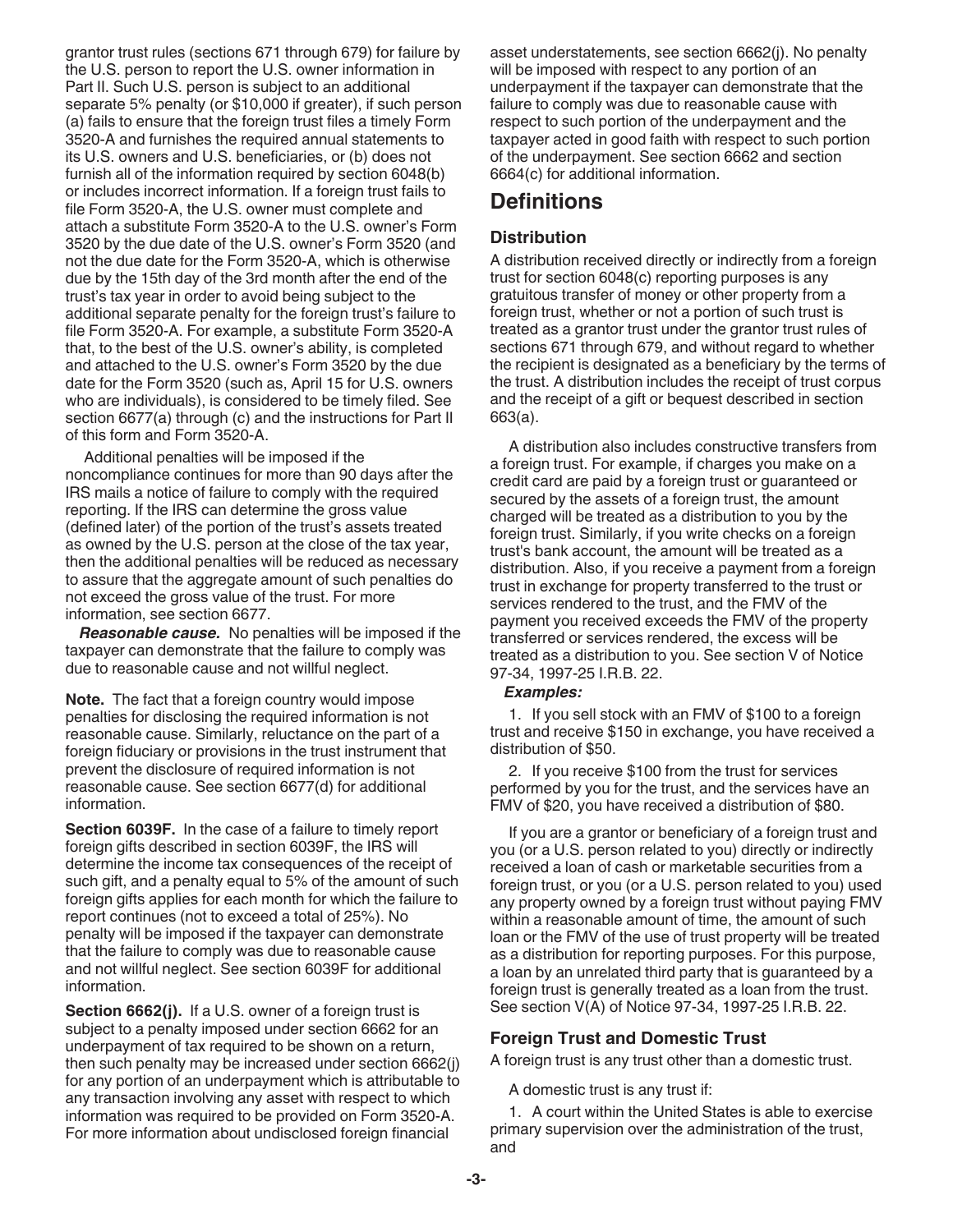2. One or more U.S. persons have the authority to control all substantial decisions of the trust.

#### **Grantor**

A grantor includes any person who creates a trust or directly or indirectly makes a gratuitous transfer of cash or other property to a trust. A grantor includes any person treated as the owner of any part of a foreign trust's assets under sections 671 through 679, excluding section 678.

**Note.** If a partnership or corporation makes a gratuitous transfer to a trust, the partners or shareholders are generally treated as the grantors of the trust, unless the partnership or corporation made the transfer for a business purpose of the partnership or corporation.

If a trust makes a gratuitous transfer to another trust, the grantor of the transferor trust is treated as the grantor of the transferee trust, except that if a person with a general power of appointment over the transferor trust exercises that power in favor of another trust, such person is treated as the grantor of the transferee trust, even if the grantor of the transferor trust is treated as the owner of the transferor trust.

#### **Grantor Trust**

A grantor trust is any trust to the extent that the assets of the trust are treated as owned by a person other than the trust. See the grantor trust rules in sections 671 through 679. A part of the trust may be treated as a grantor trust to the extent that only a portion of the trust assets are owned by a person other than the trust.

**Note.** Under the HIRE Act, effective after March 18, 2010, if a foreign trust directly or indirectly loans cash or marketable securities to a U.S. person who does not repay the loan at a market rate of interest, or allows a U.S. person to use trust property without paying FMV within a reasonable period of time, the trust will be treated as having a U.S. beneficiary and is therefore treated as a grantor trust under the grantor trust rules.

**Reporting by U.S. owners receiving distributions from foreign grantor trust.** If a U.S. owner (defined later) receives (directly or indirectly) a distribution from a foreign trust of which the U.S. person is treated as the owner, the U.S. owner must only complete lines 24 and 27 in Part III.

#### **Gratuitous Transfer**

A gratuitous transfer to a foreign trust is any transfer to the trust other than (a) a transfer for FMV; or (b) a distribution to the trust with respect to an interest held by the trust (i) in an entity other than a trust (for example, a corporation or a partnership), or (ii) in an investment trust described in Regulations section 301.7701-4(c), a liquidating trust described in Regulations section 301.7701-4(d), or an environmental remediation trust described in Regulations section 301.7701-4(e). A gratuitous transfer includes any indirect transfer that is structured with a principal purpose of avoiding the application of section 679 or 6048.

A transfer of property to a trust may be considered a gratuitous transfer without regard to whether the transfer is a gift for gift tax purposes. See chapter 12 of subtitle B of the Code (that is, sections 2501 through 2524).

For purposes of this determination, if a U.S. person contributes property to a trust in exchange for any type of interest in the trust, such interest in the trust will be disregarded in determining whether FMV has been received. In addition, a U.S. person will not be treated as making a transfer for FMV merely because the transferor is deemed to recognize gain on the transaction.

If you transfer property to a related foreign trust in exchange for an obligation of the trust (or an obligation of a person related to the trust), it will be a gratuitous transfer unless the obligation is a qualified obligation. Any transfer in exchange for an obligation (whether or not a qualified obligation) must be reported under section 6048(a). Obligation and qualified obligation are defined later. See section III.B of Notice 97-34, and the regulations under sections 679 and 684 for additional information.

#### **Gross Reportable Amount**

Gross reportable amount is:

• The gross value of property involved in the creation of a foreign trust or the transfer of property to a foreign trust (including a transfer by reason of death);

• The gross value of any portion of a foreign trust treated as owned by a U.S. person under the rules of sections 671 through 679 or any part of a foreign trust that is included in the gross estate of a U.S. citizen or resident;

• The gross value of the assets in a trust at the time the trust becomes a foreign trust, if the trust was a domestic trust to which a U.S. citizen or resident had previously transferred property, and provided that such U.S. citizen or resident is alive at the time the trust becomes a foreign trust (see section 679(a)(5)); or

• The gross amount of distributions received from a foreign trust.

#### **Gross Value or Amount**

For purposes of determining the gross reportable amount, the gross value or gross amount of property is the value of property as determined under section 2512 and its regulations, without regard to any prohibitions or restrictions on a person's interest in the property. See section VII of Notice 97-34. Although formal appraisals are not generally required, you should keep contemporaneous records of how you arrived at your good faith estimate.

#### **Guarantee**

#### A guarantee:

• Includes any arrangement under which a person, directly or indirectly, assures, on a conditional or unconditional basis, the payment of another's obligation;

• Encompasses any form of credit support, and includes a commitment to make a capital contribution to the debtor or otherwise maintain its financial viability; or

• Includes an arrangement reflected in a "comfort letter," regardless of whether the arrangement gives rise to a legally enforceable obligation. If an arrangement is contingent upon the occurrence of an event, in determining whether the arrangement is a guarantee, you must assume that the event has occurred.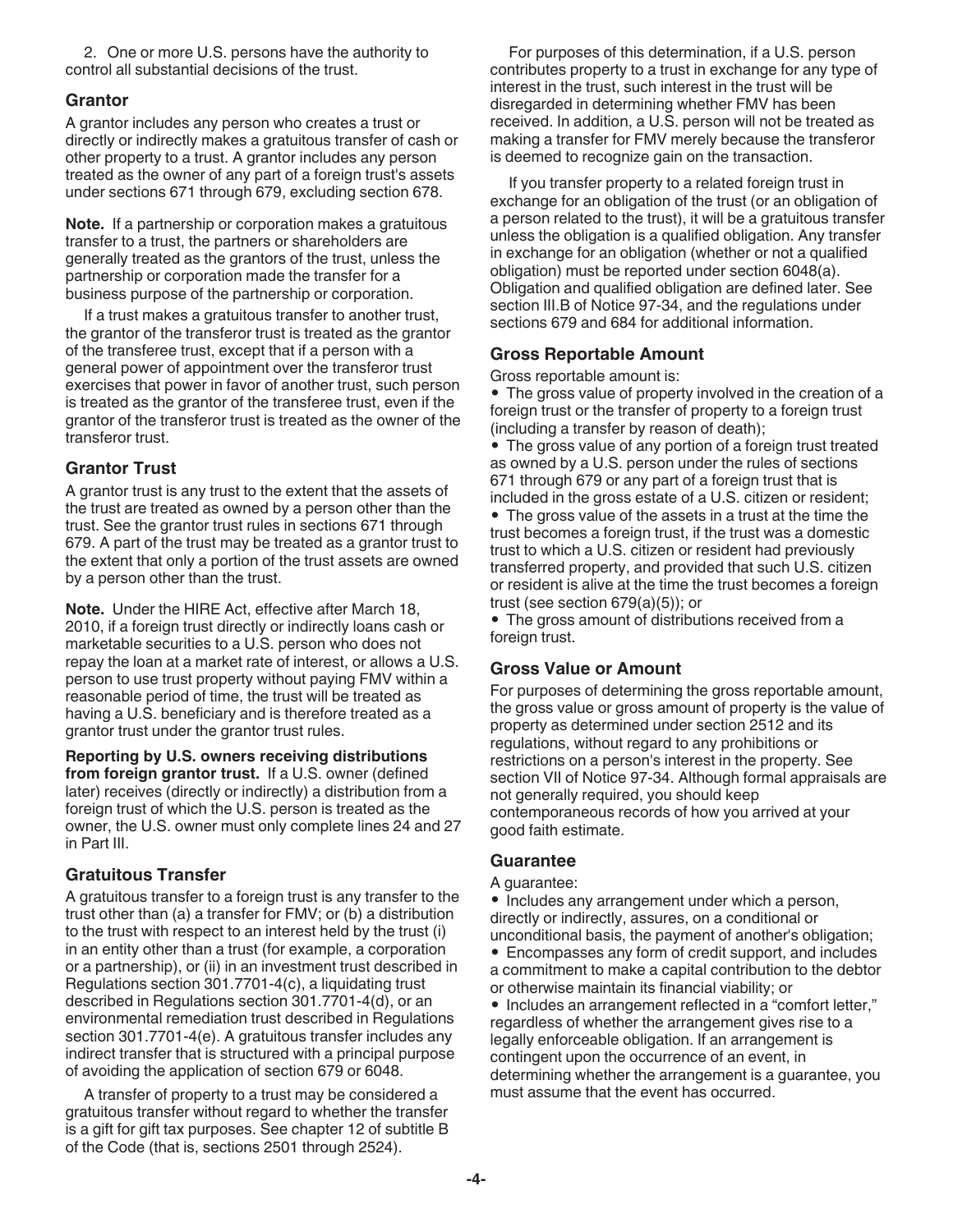#### **Nongrantor Trust**

A nongrantor trust is any trust to the extent that the assets of the trust are not treated as owned by a person other than the trust under the grantor trust rules in sections 671 through 679. Thus, a nongrantor trust is treated as a taxable entity. A trust may be treated as a nongrantor trust with respect to only a portion of the trust assets. See *Grantor Trust*, earlier.

#### **Obligation**

An obligation includes any bond, note, debenture, certificate, bill receivable, account receivable, note receivable, open account, or other evidence of indebtedness, and, to the extent not previously described, any annuity contract.

#### **Owner**

An owner of a foreign trust is the person that is treated as owning any of the assets of a foreign trust under the rules of sections 671 through 679.

#### **Property**

Property means any property, whether tangible or intangible, including cash.

#### **Qualified Obligation**

A qualified obligation, for purposes of this form, is any obligation only if:

1. The obligation is reduced to writing by an express written agreement;

2. The term of the obligation does not exceed 5 years (including options to renew and rollovers);

3. All payments on the obligation are denominated in U.S. dollars;

4. The yield to maturity of the obligation is not less than 100% of the applicable federal rate under section 1274(d) for the day on which the obligation is issued and not greater than 130% of the applicable federal rate;

5. The U.S. person agrees to extend the period for assessment of any income or transfer tax attributable to the transfer and any consequential income tax changes for each year that the obligation is outstanding to a date not earlier than 3 years after the maturity date of the obligation, unless the maturity date of the obligation does not extend beyond the end of the U.S. person's tax year and is paid within such period (this is done on Part I, Schedule A, line 12, and Part III, line 26, as applicable); and

6. The U.S. person reports the status of the obligation, including principal and interest payments, on Part I, Schedule C, line 19, and Part III, line 28, as applicable, for each year that the obligation is outstanding.

#### **Related Person**

A related person generally includes any person who is related to you for purposes of sections 267 and 707(b). This includes, but is not limited to:

• A member of your family—your brothers and sisters, half-brothers and half-sisters, spouse, ancestors (parents, grandparents, etc.), lineal descendants (children,

grandchildren, etc.), and the spouses of any of these persons; or

• A corporation in which you, directly or indirectly, own more than 50% in value of the outstanding stock.

See section 643(i)(2)(B) and the regulations under sections 267 and 707(b).

**Person related to a foreign trust.** A person is related to a foreign trust if such person, without regard to the transfer at issue, is a grantor of the trust, a beneficiary of the trust, or is related to any grantor or beneficiary of the trust. See the definition of related person above.

#### **Reportable Event**

A reportable event includes the following.

1. The creation of a foreign trust by a U.S. person.

2. The transfer of any money or property, directly or indirectly, to a foreign trust by a U.S. person, including a transfer by reason of death. This includes transfers that are deemed to have occurred under sections 679(a)(4) and (5).

3. The death of a citizen or resident of the United States if:

• The decedent was treated as the owner of any portion of a foreign trust under the rules of sections 671 through 679, or

• Any portion of a foreign trust was included in the gross estate of the decedent.

#### **Responsible Party**

Responsible party means:

• The grantor in the case of the creation of an inter vivos trust;

• The transferor, in the case of a reportable event (defined above) other than a transfer by reason of death; or

• The executor of the decedent's estate in any other case (whether or not the executor is a U.S. person).

#### **U.S. Agent**

A U.S. agent is a U.S. person (defined later) that has a binding contract with a foreign trust that allows the U.S. person to act as the trust's authorized U.S. agent in applying sections 7602, 7603, and 7604 with respect to: • Any request by the IRS to examine records or produce testimony related to the proper U.S. tax treatment of amounts distributed, or required to be taken into account under the rules of sections 671 through 679, with respect to a foreign trust; or

• Any summons by the IRS for such records or testimony.

A U.S. grantor, a U.S. beneficiary, or a domestic corporation controlled by the grantor or beneficiary may act as a U.S. agent. However, you may not treat the foreign trust as having a U.S. agent unless you enter the name, address, and taxpayer identification number (TIN) of the U.S. agent on lines 3a through 3g on page 1 of the form. See *Identification numbers*, later.

If the person identified as the U.S. agent does not produce records or testimony when requested or summoned by the IRS, the IRS may redetermine the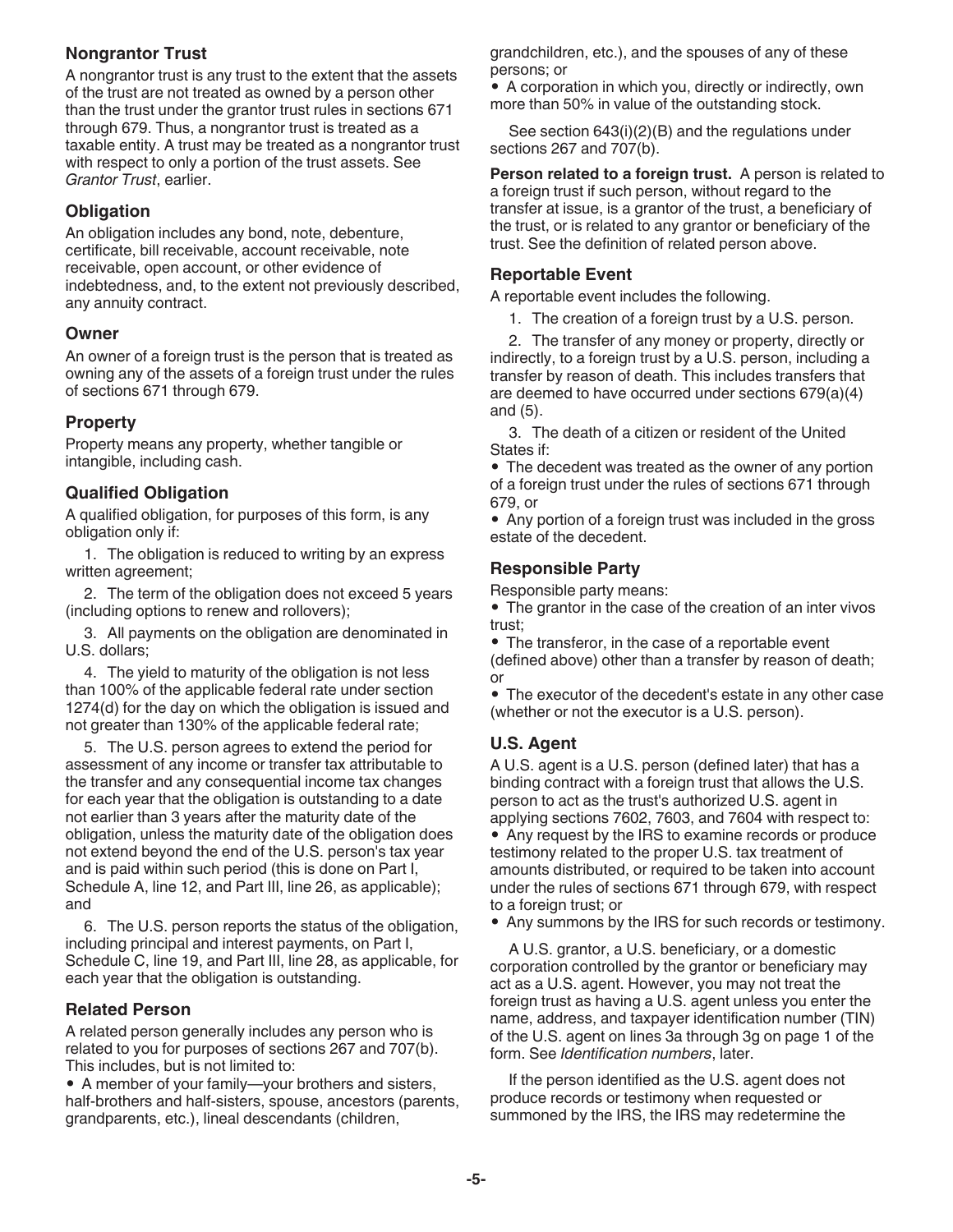amounts required to be taken into account with respect to the foreign trust by the U.S. owner. See section 6048(b)(2).

The agency relationship must be established by the time the U.S. person files Form 3520 for the relevant tax year and must continue as long as the statute of limitations remains open for the relevant tax year. If the agent's responsibility as an agent of the trust is terminated for any reason (for example, agent's resignation, agent's liquidation, or agent's death), see section IV(B) of Notice 97-34.

In order to authorize a U.S. person to act as an agent for purposes of section 6048(b)(2) or for purposes of section 6048(c)(2)(A), the trust and the agent must enter into a binding agreement substantially in the format reflected under *AUTHORIZATION OF AGENT* in the Instructions for Form 3520-A, amended as required. Attach a copy of the authorization to Form 3520.

#### **U.S. Beneficiary**

A U.S. beneficiary generally includes any U.S. person that could possibly benefit (directly or indirectly) from the trust (including an amended trust) at any time, whether or not the person is designated in the trust instrument as a beneficiary and whether or not the person can receive a distribution from the trust in the current year. In addition, a U.S. beneficiary includes:

• A foreign corporation that is a controlled foreign corporation (as defined in section 957(a)),

• A foreign partnership if a U.S. person is a partner of the partnership, and

• A foreign estate or trust if the estate or trust has a U.S. beneficiary. See Section II of Notice 97-34 and the regulations under section 679 for additional information.

**Foreign trust treated as having a U.S. beneficiary.** In general, a foreign trust will be treated as having a U.S. beneficiary unless the terms of the trust instrument specifically prohibit any distribution of income or corpus to a U.S. person at any time, even after the death of the U.S. transferor or any event terminating the trust, and the trust cannot be amended or revised to allow such a distribution. For these purposes, an amount will be treated as accumulated for the benefit of a U.S. person even if the U.S. person's interest in the trust is contingent on a future event and regardless of whether anything is actually distributed to a U.S. person during that tax year.

*Special rule in case of discretion to identify*  **beneficiaries.** For purposes of the general rule described earlier, if any person has the discretion of making a distribution from the trust to, or for the benefit of, any person, the trust will be treated as having a beneficiary who is a U.S. person unless the terms of the trust specifically identify the class of persons to whom such distributions may be made, and none of those persons are U.S. persons during the tax year.

*Certain agreements and understandings treated as terms of the trust.* For purposes of the general rule described earlier, if any U.S. person who directly or indirectly transfers property to the trust is directly or indirectly involved in any agreement or understanding (whether written, oral, or otherwise) that may result in the income or corpus of the trust being paid or accumulated to or for the benefit of a U.S. person, such agreement or understanding will be treated as a term of the trust.

*Certain loans or uncompensated use of trust property.* If a foreign trust is not already treated as having a U.S. beneficiary under the rules described earlier and above, the trust will be treated as having a U.S. beneficiary if, after March 18, 2010, either:

• The foreign trust loans cash or marketable securities directly or indirectly to a U.S. person and the U.S. person does not repay the loan at a market rate of interest within a reasonable period of time; or

• A U.S. person, directly or indirectly, uses property that is owned by the foreign trust and does not pay FMV of the use of such property within a reasonable period of time.

**Presumption that foreign trust has U.S. beneficiary.**  For transfers of property after March 18, 2010, if a U.S. person directly or indirectly transfers property to a foreign trust (other than a deferred compensation or charitable trust described in section  $6048(a)(3)(B)(ii)$ , the IRS may treat such trust as having a U.S. beneficiary for purposes of applying section 679(d) to such transfer if the IRS requests information with respect to the transfer and the U.S. person fails to demonstrate to the satisfaction of the IRS that no portion of the income or corpus of the trust may ever be paid to or accumulated for the benefit of a U.S. person.

#### **U.S. Person**

A U.S. person is:

• A citizen or resident alien of the United States (see Pub. 519, U.S. Tax Guide for Aliens, for guidance on determining resident alien status),

- A domestic partnership,
- A domestic corporation,
- Any estate (other than a foreign estate, within the
- meaning of section 7701(a)(31)(A)), and
- Any domestic trust (defined earlier).

#### **U.S. Transferor**

A U.S. transferor is any U.S. person who:

1. Creates or settles a foreign trust;

2. Directly or indirectly transfers money or property to a foreign trust (this includes deemed transfers under section 679(a)(4) or section 679(a)(5));

3. Makes a sale to a foreign trust if the sale was at other than arm's-length terms or was to a related foreign trust, or makes (or guarantees) a loan to a related foreign trust; or

4. Is the executor of the estate of a U.S. person and:

a. The decedent made a testamentary transfer (a transfer by reason of death) to a foreign trust;

b. Immediately prior to death, the decedent was treated as the owner of any portion of a foreign trust under the rules of sections 671 through 679; or

c. Any portion of a foreign trust's assets were included in the estate of the decedent.

Generally, the person defined as the transferor is the responsible party (defined earlier) who must ensure that required information be provided or pay appropriate penalties.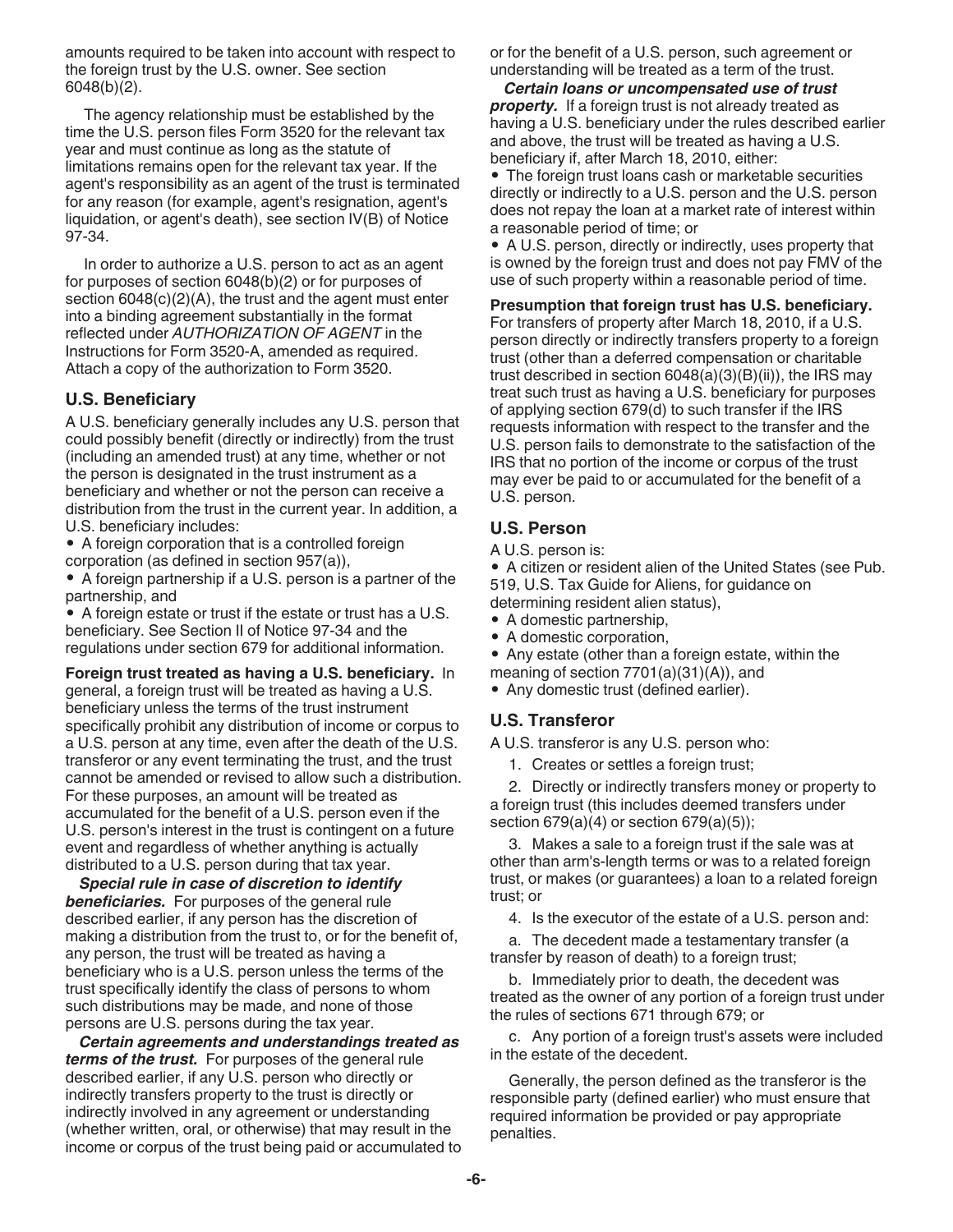# **Specific Instructions**

## **Period Covered**

File the 2019 return for calendar year 2019 and fiscal years that begin in 2019 and end in 2020. For a fiscal year, fill in the tax year in the space at the top of the form.

## **Item A—Initial Return, Initial Return on Extension, Final Return, Amended Return**

**Initial return.** If this is the initial return you are filing concerning the foreign trust identified, check the "Initial return" box.

**Initial return on extension.** If this is the initial return you are filing concerning the foreign trust identified and you have filed an extension with respect to your income tax return, check the "Initial return (extension filed)" box.

**Final return.** If no further returns for transactions with the foreign trust are required, check the "Final return" box.

*Example.* If you annually filed Form 3520 and completed Part II because you were the owner of the trust for U.S. income tax purposes and the trust has terminated within the tax year, that year's return would be a final return with respect to that foreign trust.

**Amended return.** If this Form 3520 is filed to amend a Form 3520 that you previously filed for the same tax year, check the "Amended return" box.

## **Item C—Excepted Specified Foreign Financial Assets Reported**

Check the box in Item C only if the Form 3520 filer also files Form 8938, Statement of Specified Foreign Financial Assets, for the tax year and includes this form in the total number of Forms 3520 reported on line 1 of Part IV, Excepted Specified Foreign Financial Assets, of Form 8938. For more information, see the Instructions for Form 8938, generally, and in particular, *Duplicative Reporting*  and the specific instructions for Part IV.

## **Identifying Information**

**Identification numbers.** Use social security numbers or individual taxpayer identification numbers to identify individuals. Use employer identification numbers (EINs) to identify estates, trusts, partnerships, and corporations.



*Do not enter a preparer tax identification number (PTIN) in any entry space on Form 3520 other than the entry space on Form 3520 other*<br> **CAUTION** than the entry space for "PTIN" at the bottom of *page 6 of the form.*

**Address.** Include the room, suite, or other unit number after the street address. If the post office does not deliver mail to the street address and the U.S. person has a P.O. box, show the box number instead.

**Foreign address.** Do **not** abbreviate the country name.

**Line 1a and line 1i.** Line 1a identifies the person that is filing Form 3520. If you and your spouse are filing a joint Form 3520, put your names and taxpayer identification

numbers in the same order as they appear on your Form 1040, U.S. Individual Income Tax Return, or Form 1040-SR, U.S. Tax Return for Seniors, and check the box on line 1i.

**Line 1j.** Generally, enter the name of the Service Center where you file your income tax return in the entry space provided on line 1j on page 1 of the form.

However, if you are an executor filing a Form 3520 with respect to a U.S. decedent, provide both the name of the Service Center where the decedent's final income tax return will be filed, and the name of the Service Center where Form 706 will be filed, if applicable. Please enter the information as follows. First enter the name of the Service Center where the decedent's final income tax return will be filed. Then, if applicable, enter the name of the Service Center where Form 706 will be filed, followed by "(estate tax return)."

**Note.** If your income tax return is filed electronically, enter "e-filed" in lieu of the name of the Service Center.

**Line 1k.** If you filed for an extension of time to file your income tax return, check the box on line 1k. Also, enter the tax form number of the original tax return that will be filed with the IRS.

**Example.** You file Form 4868, Application for Automatic Extension of Time To File U.S. Individual Income Tax Return, to extend the time to file your individual income tax return, Form 1040. Enter "1040" on the entry line.

**Line 2b(2).** A reference ID number is required on line 2b(2) only in cases where the foreign trust has no EIN. However, filers are permitted to enter both an EIN on line 2b(1) and a reference ID number on line 2b(2). If applicable, enter the reference ID number (defined below) you have assigned to the foreign trust.

For Form 3520 purposes, a "reference ID number" with respect to the foreign trust is a number established with respect to the foreign trust by or on behalf of the U.S. person that is engaged in a transaction with such foreign trust with respect to which Form 3520 reporting is required. There is no need to apply to the IRS to request a reference ID number or for permission to use such number. This number is used to uniquely identify the foreign trust in order to keep track of the trust from tax year to tax year only on Form 3520 (and on any other form that is attached to or associated with Form 3520, including the Form 3520-A in the case of a U.S. owner of the foreign trust) and should not be used with respect to the foreign trust on other IRS forms. The reference ID number must meet the requirements set forth below.

**Note.** A reference ID number should only be provided with respect to the foreign trust if you are completing Part I, II, or III of the form. The reference ID number is not necessary if you are completing Part IV of the form.

**Requirements.** The reference ID number must be alphanumeric (defined below) and no special characters are permitted. The length of a given reference ID number is limited to 50 characters.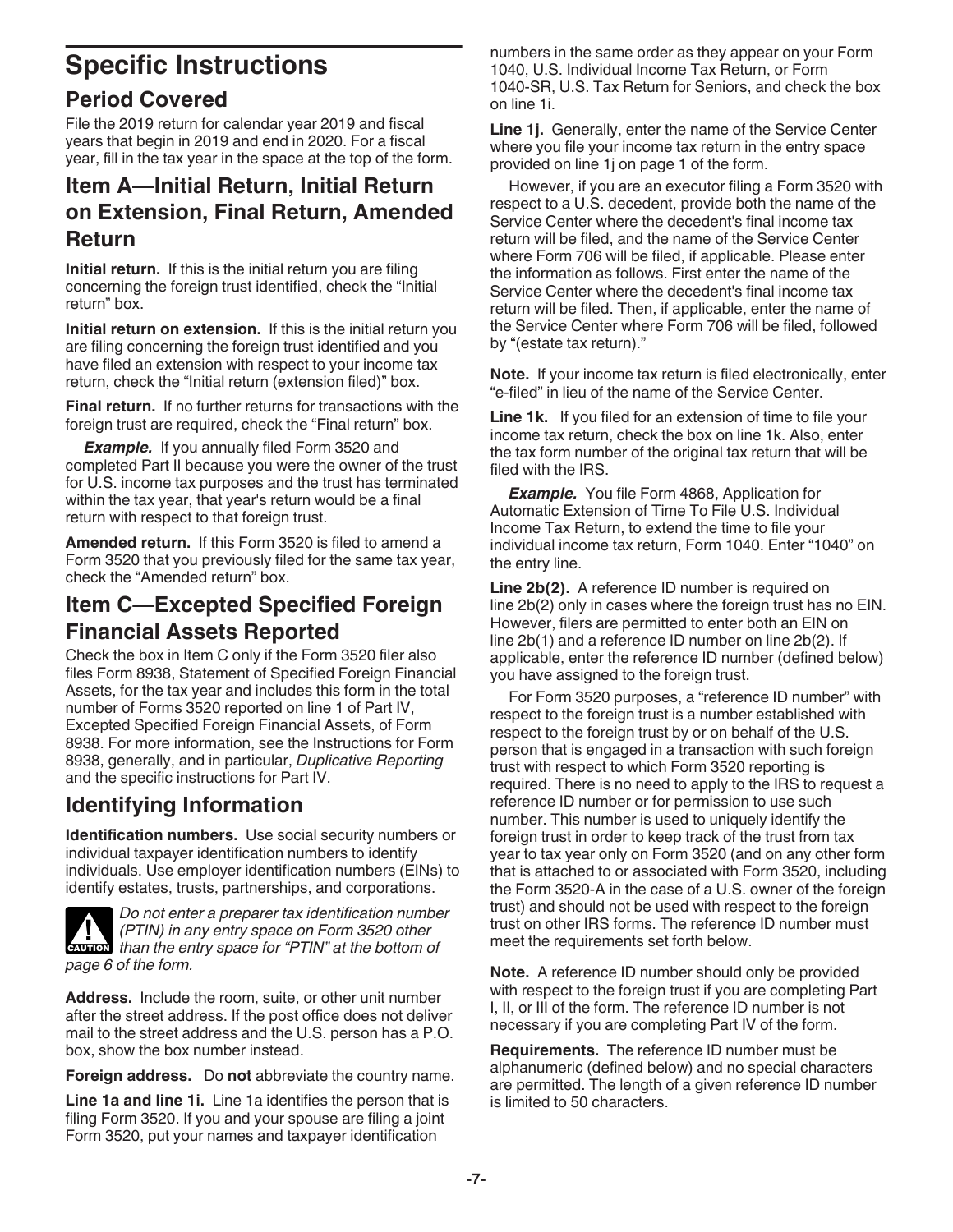For these purposes, the term "alphanumeric" means the entry can be alphabetical, numeric, or any combination of the two.

The same reference ID number must be used consistently from tax year to tax year with respect to a given foreign trust. If for any reason a reference ID number is not being used (for example, the foreign trust is terminated and no longer exists), the reference ID number used for that foreign trust cannot be used again for another foreign trust for purposes of Form 3520 reporting.

There are some situations that warrant correlation of a new reference ID number with a previous reference ID number when assigning a new reference ID number to a foreign trust.

For example, in the case of a trust that has received assets from another trust, a Form 3520 filer must use a reference ID number for the receiving trust which correlates the previous reference ID number for the distributing trust with the new reference ID number assigned to the receiving foreign trust.

You must correlate the reference ID numbers as follows: New reference ID number, Old reference ID number. If there is more than one old reference ID number, you must enter a space between each such number. As indicated above, the length of a given reference ID number is limited to 50 characters and each number must be alphanumeric and no special characters are permitted.

**Note.** This correlation requirement applies only to the first year the new reference ID number is used.

**Lines 4a through 4f.** If you are the executor of the estate of a U.S. citizen or resident, you must provide information about the decedent on lines 4a through 4e. You must also check the applicable box on line 4f to indicate which of the following applies: the U.S. decedent made a transfer to a foreign trust by reason of death, the U.S. decedent was treated as the owner of a portion of a foreign trust immediately prior to death, or the estate of the U.S. decedent included assets of a foreign trust.

## **Part I—Transfers by U.S. Persons to a Foreign Trust During the Current Tax Year**

Complete Part I for information on a reportable event (defined earlier).

**Note.** Although the basic reporting requirements for Form 3520 are contained in section 6048 (and are clarified by Notice 97-34), the reporting requirements have been clarified by the regulations under sections 679 and 684. Accordingly, the regulations under sections 679 and 684 should be referred to for additional clarification for transfers that are required to be reported in Part I of Form 3520.

**Line 5a.** Enter the name of the trust creator. If you are the trust creator, enter "Same as line 1a" on line 5a. If you are not the trust creator, enter the name of the person who created or originally settled the foreign trust.

**Lines 5b and 5c.** Enter the address and identification number, if any, of the trust creator. See *Identifying Information*, earlier, for specific information regarding the entering of addresses and identification numbers on Form 3520. If you are the trust creator, enter "Same as lines 1c, 1e, 1f, 1g, and 1h" on line 5b, and enter "Same as line 1b" on line 5c.

**Lines 6a and 6b.** Enter the applicable two-letter country code from the list at *[IRS.gov/CountryCodes](http://www.IRS.gov/countrycodes)*.

**Lines 7 and 8.** If you are reporting multiple transfers to a single foreign trust and the answers to line 7 or 8 are different for various transfers, complete a separate line for each transfer on duplicate copies of the relevant pages of the form.

**Line 7a and b.** Check "Yes" if you are treated as a U.S. owner of any portion of the foreign trust under the grantor trust rules (sections 671 through 679) and complete line 7b and Part II. In addition, if another person is treated as an owner of the transferred assets, you must comply with the reporting requirements that would apply to a direct transfer to that other person. For example, if that other person is a foreign partnership, you must comply with the reporting requirements for transfers to foreign partnerships. See Form 8865, Return of U.S. Persons With Respect to Certain Foreign Partnerships.

**Line 8.** If the transfer was a completed gift (see Regulations section 25.2511-2), you may have to file Form 709, United States Gift (and Generation-Skipping Transfer) Tax Return. If the transfer was a bequest, you may have to file Form 706.

**Line 9.** See *U.S. Beneficiary*, earlier.

#### **Schedule A—Obligations of a Related Trust**

Complete the applicable portions of Schedule A with respect to all transfers to a related foreign trust in exchange for an obligation of the trust or a person related to the trust that took place during the current tax year.

**Line 11.** For additional information, see *Obligation*, *Qualified Obligation*, and *Person related to a foreign trust*, earlier.

**Line 12.** If you answered "Yes" to the question on line 11b with respect to any obligation, you must generally answer "Yes" to the question on line 12. By so doing, you agree to extend the period of assessment of any income or transfer tax attributable to the transfer and any consequential income tax changes for each year that the obligation is outstanding to a date 3 years after the maturity date of the obligation. You have the right to refuse to extend the period of assessment. Pub. 1035, Extending the Tax Assessment Period, provides a more detailed explanation of your rights and the consequences of the choices you may make. When executed and filed, this form will be deemed to be agreed upon and executed by the IRS for purposes of Regulations section 301.6501(c)-1(d).

**Note.** If you answer "No" to the question on line 12, you generally may not treat an obligation as a qualified obligation on line 11b. The one exception to this is if the maturity date of the obligation does not extend beyond the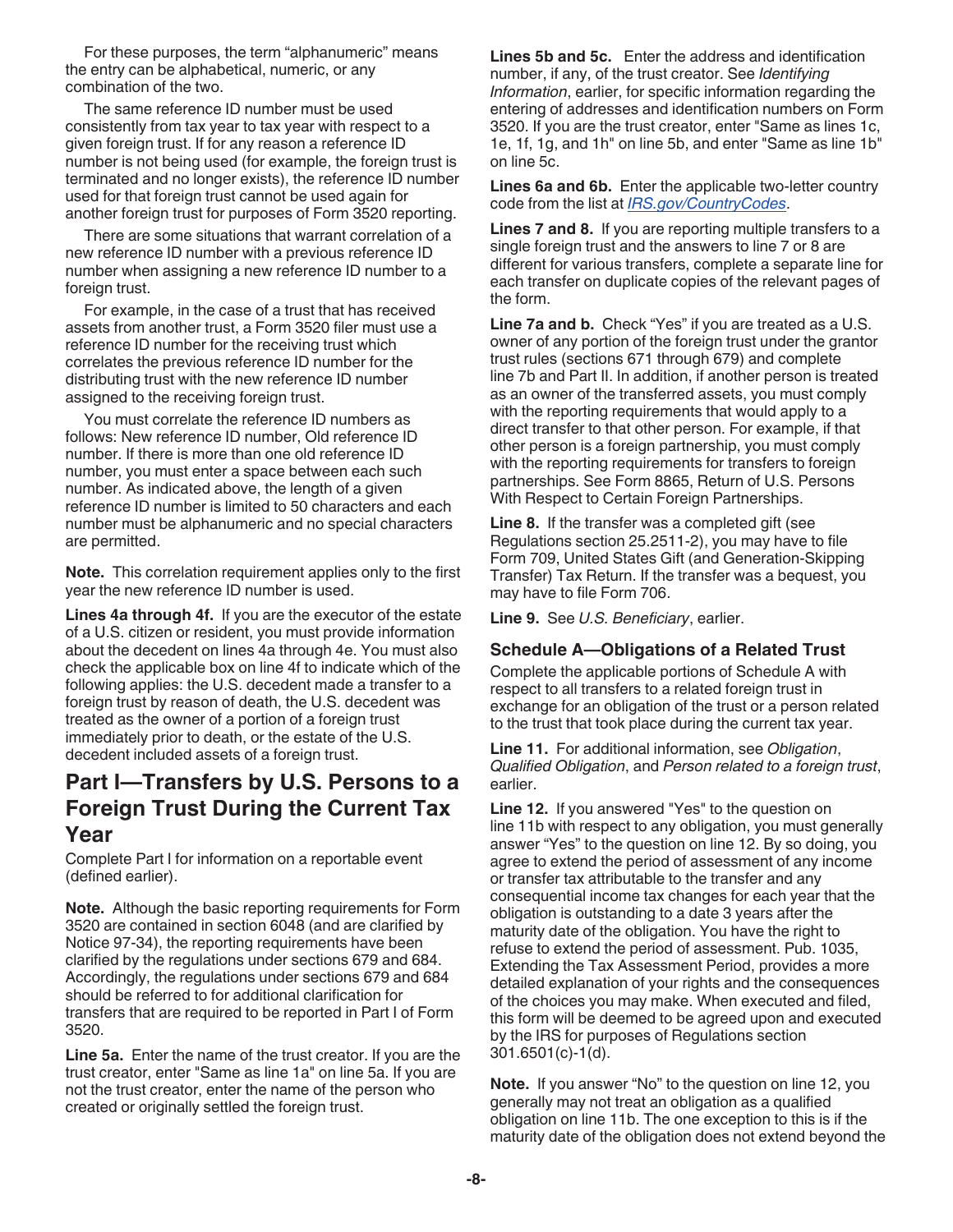end of your tax year for which you are reporting and such obligation is paid within that tax year.

#### **Schedule B—Gratuitous Transfers**

Complete the applicable portions of Schedule B with respect to all reportable events (defined earlier) that took place during the current tax year.

#### **Line 13.**

• In your column (b) description, indicate whether the property is tangible or intangible.

• You may aggregate transfers of cash during the year on a single line of line 13.

• If there is not enough space on the form, please attach a statement.

• For transfers reported on statements, you must enter "Statement" on one of the lines in column (b), and enter the total amount of transfers reported on the statement on line 13, columns (c), (d), (e), (f), (h), and (i).

**Note.** Penalties may be imposed for failure to report all required information. See *Penalties*, earlier.

**Line 13, column (d).** Enter the U.S. adjusted basis of the property transferred.

**Line 13, column (e).** Only include gain that is immediately recognized at the time of the transfer.

**Note.** Any transfer of appreciated assets by a U.S. person to a foreign nongrantor trust is treated as a sale or exchange and the transferor must recognize as a gain the excess of the FMV of the transferred property over its adjusted basis. This rule applies to a domestic trust that becomes a foreign trust, provided that the foreign trust is not a grantor trust. The domestic trust is treated as having transferred all of its assets to the foreign trust immediately prior to becoming a foreign trust. Although the gain is not recognized on Form 3520, it must be reported on the appropriate form or schedule of the transferor's income tax return. See section 684. The transfer of assets, however, is reported on Part I of this Form 3520.

**Line 13, column (f).** Generally, if the reported transaction is a sale, you should report the gain on the appropriate form or schedule of your income tax return.

**Lines 15 through 18.** If you checked "No" on line 3, acknowledging that the foreign trust did not appoint a U.S. agent who can provide the IRS with all relevant trust information, complete lines 15 through 18.

**Line 15.** Enter the name, address, whether the person is a U.S. beneficiary (defined earlier), and TIN, if any, of all reportable beneficiaries. Include specified beneficiaries, classes of discretionary beneficiaries, and names or classes of any beneficiaries that could be named as additional beneficiaries. If there is not enough space on the form, attach a statement.

**Line 17.** Enter the name, address, and TIN, if any, of any person, other than those listed on line 16, that has significant powers over the trust (for example, "protectors," "enforcers," any person that must approve trustee decisions or otherwise direct trustees, any person with a power of appointment, any person with powers to remove or appoint trustees, etc.). Include a description of

each person's powers. If there is not enough space, attach a statement.

**Line 18.** Attach a copy of the following documents. If these documents have been previously attached to a Form 3520-A or Form 3520 filed within the previous 3 years, attach only relevant updates.

• A summary of the terms of the trust that includes a summary of any oral agreements or understandings you have with the trustee, whether or not legally enforceable.

• A copy of all trust documents (and any revisions), including the trust instrument, any memoranda of wishes prepared by the trustees summarizing the settlor's wishes, any letter of wishes prepared by the settlor summarizing his or her wishes, and any similar documents.

• A copy of the trust's financial statements, including a balance sheet and an income statement similar to those shown on Form 3520-A. These financial statements must reasonably reflect the trust's accumulated income under U.S. income tax principles. For example, the statements must not treat capital gains as additions to trust corpus.

#### **Schedule C—Qualified Obligations Outstanding in the Current Tax Year**

**Line 19.** Provide information on the status of outstanding obligations of the related foreign trust (or an obligation of a person related to the foreign trust) that you reported as a qualified obligation in the current tax year. This information is required in order to retain the obligation's status as a qualified obligation. If relevant, attach a statement describing any changes in the terms of the qualified obligation.

If the obligation fails to retain the status of a qualified obligation, you will be treated as having made a gratuitous transfer to the foreign trust, which must be reported on Schedule B of this Part I in the year the obligation fails to meet the criteria for a qualified obligation. See section III(C)(2) of Notice 97-34.

## **Part II—U.S. Owner of a Foreign Trust**

Complete Part II if you are considered the owner of any assets of a foreign trust under the rules of sections 671 through 679 during the tax year. You are required to enter a TIN for such foreign trust on line 2b(1) or line 2b(2) on page 1 of the form.

**Note.** You are required to complete Part II even if there have been no transactions involving the trust during the tax year. You may also need to complete Part III if you receive a distribution from the foreign trust. See the instructions for Part III.

**Line 20.** Enter information regarding any person, including yourself, who is considered the owner of any portion of the trust under the rules of sections 671 through 679. Also, enter in column (e) the specific Code section that causes you and any other person (as applicable) to be considered an owner for U.S. income tax purposes. See the grantor trust rules under sections 671 through 679.

**Line 21.** In columns (a) and (b), enter the applicable two-letter code from the list at *[IRS.gov/CountryCodes](http://www.IRS.gov/countrycodes)*.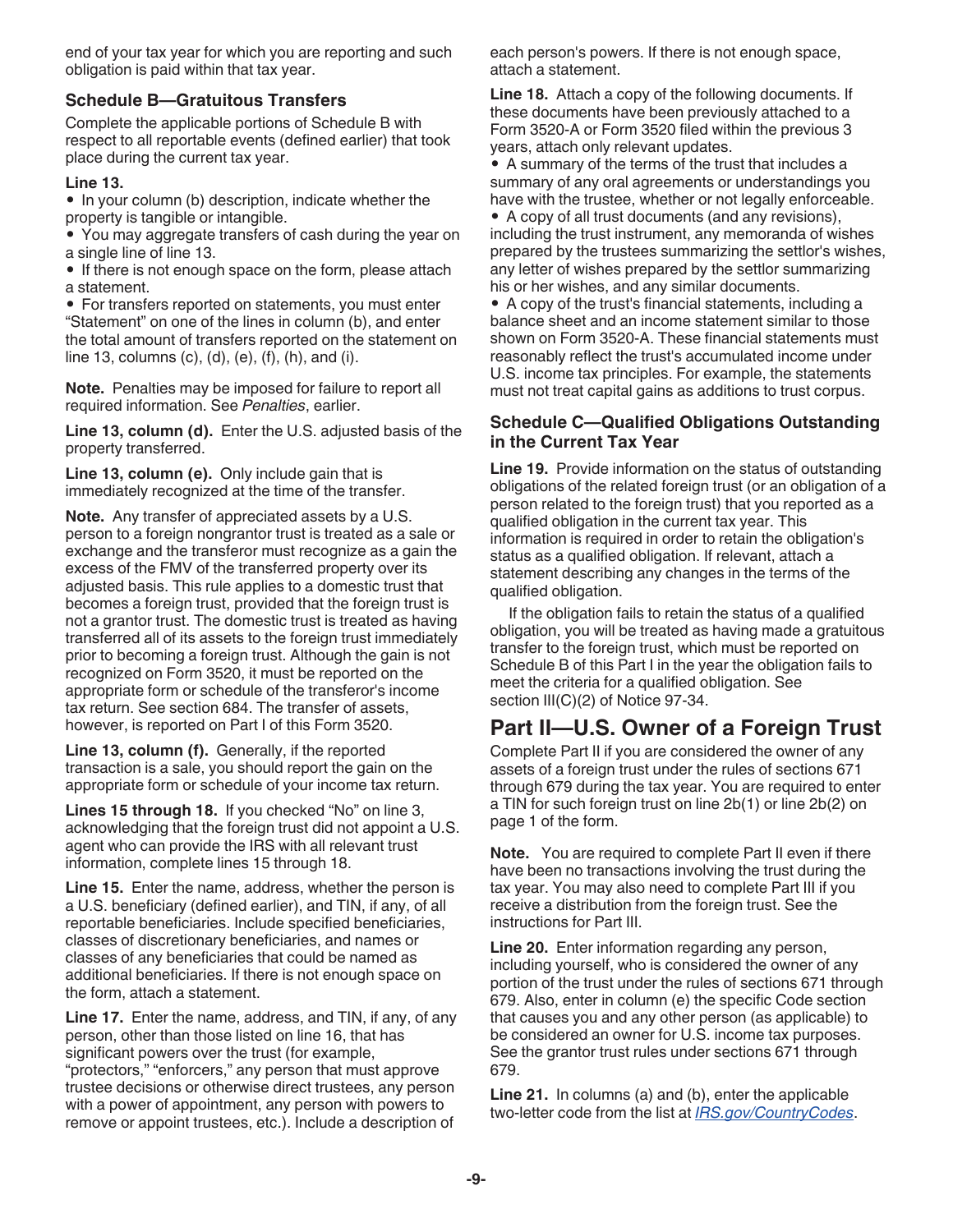**Line 22.** If "Yes," the copy of the Foreign Grantor Trust Owner Statement (pages 3 and 4 of Form 3520-A) should show the amount of the foreign trust's income that is attributable to you for U.S. income tax purposes. See section IV of Notice 97-34.

If "No," to the best of your ability, complete and attach a substitute Form 3520-A for the foreign trust to your Form 3520 by the due date of your Form 3520 (and not the due date for the Form 3520-A). Otherwise, you may be liable for a penalty equal to the greater of \$10,000 or 5% of the gross value of the portion of trust assets that you are treated as owning. There are additional penalties for continuing failure to file after notice by the IRS. See section 6677(a) through (c). Also see *Penalties*, earlier.

**Line 23.** Enter the FMV of the trust assets that you are treated as owning. Include all assets at FMV as of the end of the tax year. For this purpose, disregard all liabilities. The trust should send you this information in connection with its Form 3520-A. If you did not receive such information (line 9 of the Foreign Grantor Trust Owner Statement) from the trust, complete line 23 to the best of your ability. At a minimum, include the value of all assets that you have transferred to the trust. Also, use Form 8082 to notify the IRS that you did not receive a Foreign Grantor Trust Owner Statement. However, filing Form 8082 does not relieve you of any penalties that may be imposed under section 6677. See *Penalties*, earlier.

## **Part III—Distributions to a U.S. Person From a Foreign Trust During the Current Tax Year**

If you received an amount from a portion of a foreign trust of which you are treated as the owner, please complete lines 24 and 27 in Part III. If you received an amount from a foreign trust that would require a report under both Parts III and IV (gifts or bequests) of Form 3520, report the amount only in Part III.

**Line 24.** Report any cash or the FMV of other property that you received (actually or constructively, directly or indirectly) from a foreign trust during the current tax year, whether or not taxable, unless the amount is a loan to you from the trust or constitutes uncompensated use of trust property, both of which must be reported on line 25. For example, if you are a partner in a partnership that receives a distribution from a foreign trust, you must report your allocable share of such payment as an indirect distribution from the trust.

*Line 24, column (c).* The filer is permitted to enter the basis of the property in the hands of the beneficiary (as determined under section 643(e)(1)), if lower than the FMV of the property, but only if the taxpayer is not required to complete Schedule A (lines 31 through 38) due to lack of documentation. For these purposes, lack of documentation refers to a situation in which the filer checked "No" on line 29 or 30 because (a) the beneficiary did not receive a Foreign Grantor Trust Beneficiary Statement or a Foreign Nongrantor Trust Beneficiary Statement from the trust, or (b) such statement did not contain all six of the items specified under the instructions for line 29 or 30, later.

**Line 25.** If you or a U.S. person related to you received a loan of cash or marketable securities, directly or indirectly, from a related foreign trust, or the uncompensated use of trust property, the amount of such loan or the FMV of the use of trust property will be treated as a reportable distribution, whether or not taxable. For this purpose, a loan to you by an unrelated third party that is guaranteed by a foreign trust is generally treated as a loan from the trust.

*Line 25, column (e).* Answer "Yes" if an obligation given in exchange for the loan is a qualified obligation (defined earlier).

*Line 25, column (f).* The FMV of an obligation is zero unless it is a qualified obligation. Therefore, in the case of obligations that are not qualified obligations, enter "-0-" in column (f).

*Uncompensated use of trust property.* If you or a U.S. person related to you, directly or indirectly, used any property of a foreign trust, the FMV of such use will be treated as a reportable distribution whether or not taxable. Report the FMV of the use of trust property in column (a) and the date of first use in column (b), skip columns (c) through (e), report the amount paid for such use in column (f), and enter the amount treated as a taxable distribution from the trust in column (g) by subtracting column (f) from column (a). See section 643(i) for more information.

**Note.** Under the HIRE Act, effective after March 18, 2010, if a foreign trust with a U.S. transferor is not already treated as a grantor trust under the rules of sections 671 through 679, the foreign trust will be treated as having acquired a U.S. beneficiary, and will therefore be treated as a grantor trust, if it makes a loan of cash or marketable securities, directly or indirectly, to a U.S. person or allows a U.S. person, directly or indirectly, to use trust property, and the U.S. person does not repay the loan at a market rate of interest or pay the trust the FMV of the use of the property within a reasonable period of time. Accordingly, the loan or use of trust property will not be treated as a taxable distribution under section 643(i) but will remain reportable on Part III of this Form 3520.

**Line 26.** See *Line 12*, earlier, except that "line 25, column (e)" should replace "line 11b," and "line 26" should replace "line 12."

**Line 27.** Penalties may be imposed for failure to accurately report all distributions received during the current tax year. See *Penalties*, earlier.

**Line 28.** Provide information on the status of any outstanding obligation to the foreign trust that you reported as a qualified obligation in the current tax year. This information is required in order to retain the obligation's status as a qualified obligation. If relevant, attach a statement describing any changes to the terms of the qualified obligation. If the obligation fails to retain the status of a qualified obligation, you will be treated as having received a taxable distribution under section 643(i) from the foreign trust. See section V(A) of Notice 97-34.

**Lines 29 and 30.** If any of the six items required for the Foreign Grantor Trust Beneficiary Statement (see *Line 29*  below) or for the Foreign Nongrantor Trust Beneficiary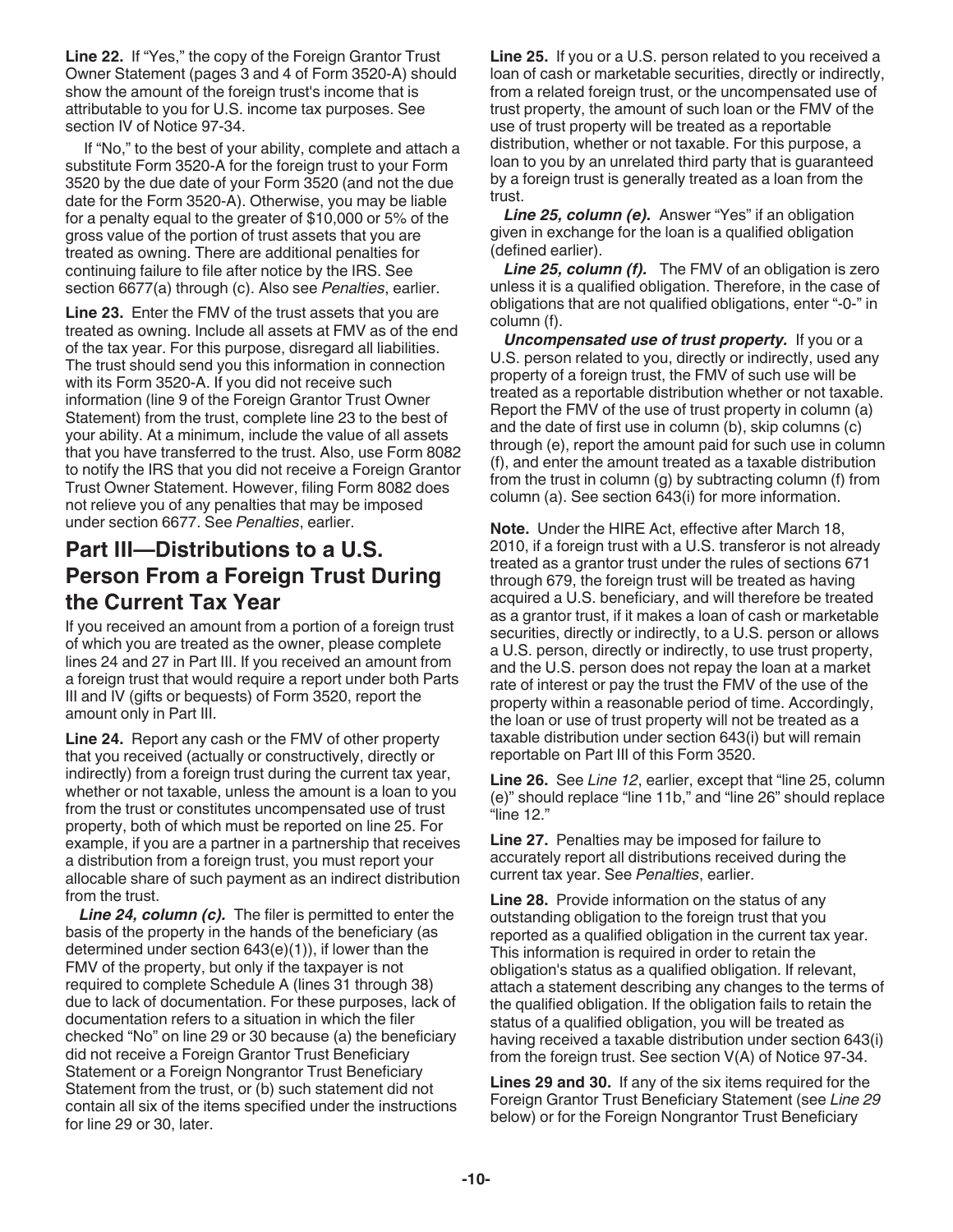Statement (see *Line 30* below) is missing, you must check "No" on line 29 or line 30, as applicable.

Also, if you answer "Yes" to line 29 or line 30, and the foreign trust or U.S. agent does not produce records or testimony when requested or summoned by the IRS, the IRS may redetermine the tax consequences of your transactions with the trust and impose appropriate penalties under section 6677.

**Note.** If the question on line 29 or 30 is not applicable, check the "N/A" box.

**Line 29.** If "Yes," attach the Foreign Grantor Trust Beneficiary Statement (page 5 of Form 3520-A) from the foreign trust and do not complete the rest of Part III with respect to the distribution. If a U.S. beneficiary receives a complete Foreign Grantor Trust Beneficiary Statement with respect to a distribution during the tax year, the beneficiary should treat the distribution for income tax purposes as if it came directly from the owner. For example, if the distribution is a gift, the beneficiary should not include the distribution in gross income.

In addition to basic identifying information (that is, name, address, TIN, etc.) about the foreign trust and its trustee, this statement must contain these items.

1. The first and last day of the tax year of the foreign trust to which this statement applies.

2. An explanation of the facts necessary to establish that the foreign trust should be treated for U.S. tax purposes as owned by another person. (The explanation should identify the Code section that treats the trust as owned by another person.)

3. A statement identifying whether the owner of the trust is an individual, trust, corporation, or partnership.

4. A description of property (including cash) distributed or deemed distributed to the U.S. person during the tax year, and the FMV of the property distributed.

5. A statement that the trust will permit either the IRS or the U.S. beneficiary to inspect and copy the trust's permanent books of account, records, and such other documents that are necessary to establish that the trust should be treated for U.S. tax purposes as owned by another person. This statement is not necessary if the trust has appointed a U.S. agent.

6. A statement as to whether the foreign trust has appointed a U.S. agent (defined earlier). If the trust has a U.S. agent, include the name, address, and TIN of the agent.

**Line 30.** If "Yes," attach the Foreign Nongrantor Trust Beneficiary Statement from the foreign trust. A Foreign Nongrantor Trust Beneficiary Statement must include the following items.

1. An explanation of the appropriate U.S. tax treatment of any distribution or deemed distribution for U.S. tax purposes, or sufficient information to enable the U.S. beneficiary to establish the appropriate treatment of any distribution or deemed distribution for U.S. tax purposes.

2. A statement identifying whether any grantor of the trust is a partnership or a foreign corporation. If so, attach an explanation of the relevant facts.

3. A statement that the trust will permit either the IRS or the U.S. beneficiary to inspect and copy the trust's permanent books of account, records, and such other documents that are necessary to establish the appropriate treatment of any distribution or deemed distribution for U.S. tax purposes. This statement is not necessary if the trust has appointed a U.S. agent.

4. The Foreign Nongrantor Trust Beneficiary Statement must also include items (1), (4), and (6), as listed in the line 29 instructions above, as well as basic identifying information (for example, name, address, TIN, etc.) about the foreign trust and its trustee.

#### **Schedule A—Default Calculation of Trust Distributions**

If you answered "Yes" to line 30, you may complete either Schedule A or Schedule B. Generally, however, if you complete Schedule A in the current year (or did so in the prior years), you must continue to complete Schedule A for all future years, even if you are able to answer "Yes" to line 30 in that future year. (The only exception to this consistency rule is that you may use Schedule B in the year that a trust terminates, but only if you are able to answer "Yes" to line 30 in the year of termination.)

**Line 32.** To the best of your knowledge, state the number of years the trust has been in existence as a foreign trust and attach an explanation of your basis for this statement. Consider any portion of a year to be a complete year. If this is the first year that the trust has been a foreign trust, do not complete the rest of Part III (you do not have an accumulation distribution).

**Line 33.** Enter the total amount of distributions that you received during the 3 preceding tax years (or the number of years the trust has been a foreign trust if fewer than 3). For example, if a trust distributed \$50 in year 1, \$120 in year 2, and \$150 in year 3, the amount reported on line 33 would be \$320 (\$50 + \$120 + \$150).

**Line 35.** Divide line 34 by 3 (or the number of years the trust has been a foreign trust if fewer than 3). Consider any portion of a year to be a complete year. For example, a foreign trust created on July 1, 2017, would be treated on a 2019 calendar year return as having 2 preceding years (2017 and 2018). In this case, you would calculate the amount on line 35 by dividing line 34 by 2. Do not disregard tax years in which no distributions were made. The IRS will consider your proof of these prior distributions as adequate records to demonstrate that any distribution up to the amount on line 31 is not an accumulation distribution in the current tax year.

**Line 36.** Enter this amount as ordinary income on your tax return. Report this amount on the appropriate schedule of your tax return (for example, Schedule E (Form 1040 or 1040-SR), Part III).

**Note.** If there is an amount on line 37, you must also complete line 38 and *Schedule C—Calculation of Interest Charge* to determine the amount of any interest charge you may owe.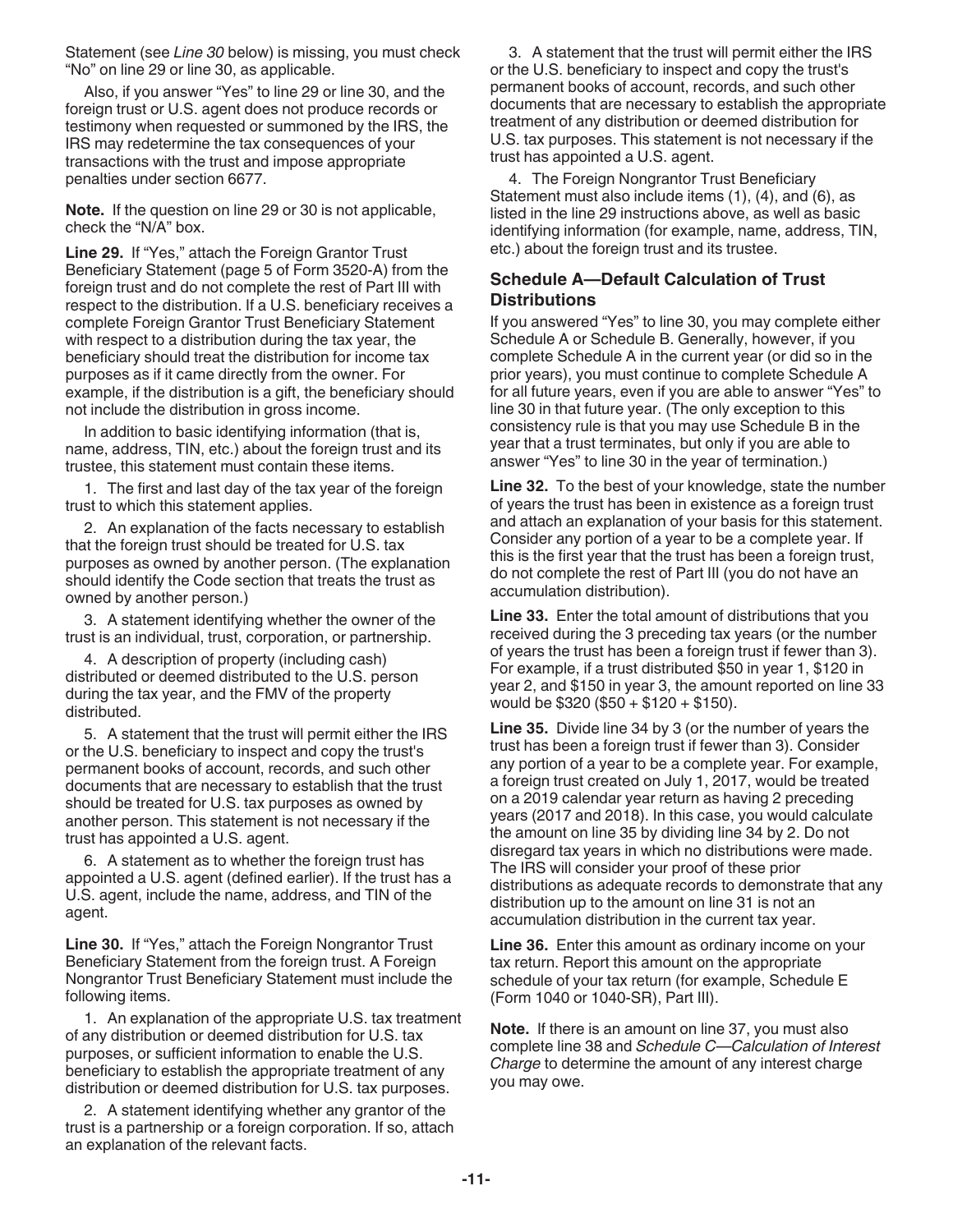#### **Schedule B—Actual Calculation of Trust Distributions**

- You may only use Schedule B if:
- You answered "Yes" to line 30,
- You attach a copy of the Foreign Nongrantor Trust
- Beneficiary Statement to this return, and
- You have never before used Schedule A for this foreign trust or this foreign trust terminated during the tax year.

**Line 40a.** Enter on line 40a the amount received by you from the foreign trust that is treated as ordinary income of the trust in the current tax year. Ordinary income is all income that is not capital gains. Report this amount on the appropriate schedule of your tax return (for example, Schedule E (Form 1040 or 1040-SR), Part III).

**Lines 42a through 42d.** Enter on these lines the applicable amounts received by you from the foreign trust that are treated as capital gain income of the trust in the current tax year. Report these amounts on the appropriate schedule of your tax return (for example, Schedule D (Form 1040 or 1040-SR)).

**Line 45.** Enter the foreign trust's aggregate undistributed net income (UNI). For example, assume that a trust was created in 2013 and has made no distributions prior to 2019. Assume the trust's ordinary income was \$0 in 2018, \$60 in 2017, \$124 in 2016, \$87 in 2015, \$54 in 2014, and \$25 in 2013. Thus, for 2019, the trust's UNI would be \$350. If the trust earned \$100 and distributed \$200 during 2019 (so that \$100 was distributed from accumulated earnings), the trust's 2020 aggregate UNI would be \$250 (\$350 + \$100 − \$200).

**Line 46.** Enter the foreign trust's weighted undistributed net income (weighted UNI). The trust's weighted UNI is its accumulated income that has not been distributed, weighted by the years that it has accumulated income. To calculate weighted UNI, multiply the undistributed income from each of the trust's years by the number of years since that year, and then add each year's result. Using the example from line 45, the trust's weighted UNI in 2019 would be \$1,260, calculated as follows.

| Year         | No. of<br>vears<br>since that<br>vear | <b>UNI from</b><br>each year | <b>Weighted UNI</b> |
|--------------|---------------------------------------|------------------------------|---------------------|
| 2018         |                                       | \$<br>0                      | \$<br>0             |
| 2017         | 2                                     | 60                           | 120                 |
| 2016         | 3                                     | 124                          | 372                 |
| 2015         | 4                                     | 87                           | 348                 |
| 2014         | 5                                     | 54                           | 270                 |
| 2013         | 6                                     | 25                           | 150                 |
| <b>TOTAL</b> |                                       | \$350                        | \$1,260             |

To calculate the trust's weighted UNI for the following year (2020), the trust could update this calculation, or the weighted UNI shown on line 46 of the 2019 Form 3520 could simply be updated using the following steps.

- 1. Begin with the 2019 weighted UNI.
- 2. Add UNI at the beginning of 2019.
- 3. Add trust earnings in 2019.

4. Subtract trust distributions in 2019.

5. Subtract weighted trust accumulation distributions in 2019. (Weighted trust accumulation distributions are the trust accumulation distributions in 2019 multiplied by the applicable number of years from 2019.)

Using the example above, the trust's 2020 weighted UNI would be \$1,150, calculated as follows.

|                                                   | \$1,260 |
|---------------------------------------------------|---------|
|                                                   | $+350$  |
|                                                   | $+100$  |
|                                                   | $-200$  |
| Weighted trust accumulation distributions in 2019 |         |
|                                                   | $-360$  |
|                                                   | \$1,150 |

**Line 47.** Calculate the trust's applicable number of years by dividing line 46 by line 45. This would be the weighted UNI divided by the annual UNI. Using the examples in the instructions for lines 45 and 46, the trust's applicable number of years would be 3.6 in 2019 (1,260/350) and 4.6 in 2020 (1,150/250).

**Note.** Include as many decimal places as there are digits in the UNI on line 45 (for example, using the example in the instructions for line 45, include three decimal places).

#### **Schedule C—Calculation of Interest Charge**

Complete Schedule C if you entered an amount on line 37 or line 41a.

**Line 49.** Include the amount from line 48 of this form on line 1 of Form 4970, Tax on Accumulation Distribution of Trusts. Then compute the tax on the total accumulation distribution using lines 1 through 28 of Form 4970. Enter on line 49 the tax from line 28 of Form 4970.

**Note.** Use Form 4970 as a worksheet and attach it to Form 3520.

**Line 51.** Interest accumulates on the tax (line 49) for the period beginning on the date that is the applicable number of years (as rounded on line 50) prior to the applicable date and ending on the applicable date. For purposes of making this interest calculation, the applicable date is the date that is mid-year through the tax year for which reporting is made (for example, in the case of a 2019 calendar-year taxpayer, the applicable date would be June 30, 2019). Alternatively, if you received only a single distribution during the tax year that is treated as an accumulation distribution, you may use the date of that distribution as the applicable date.

For portions of the interest accumulation period that are prior to 1996 (and after 1976), interest accumulates at a simple rate of 6% annually, without compounding. For portions of the interest accumulation period that are after 1995, interest is compounded daily at the rate imposed on underpayments of tax under section 6621(a)(2). This compounded interest for periods after 1995 is imposed not only on the tax, but also on the total simple interest attributable to pre-1996 periods.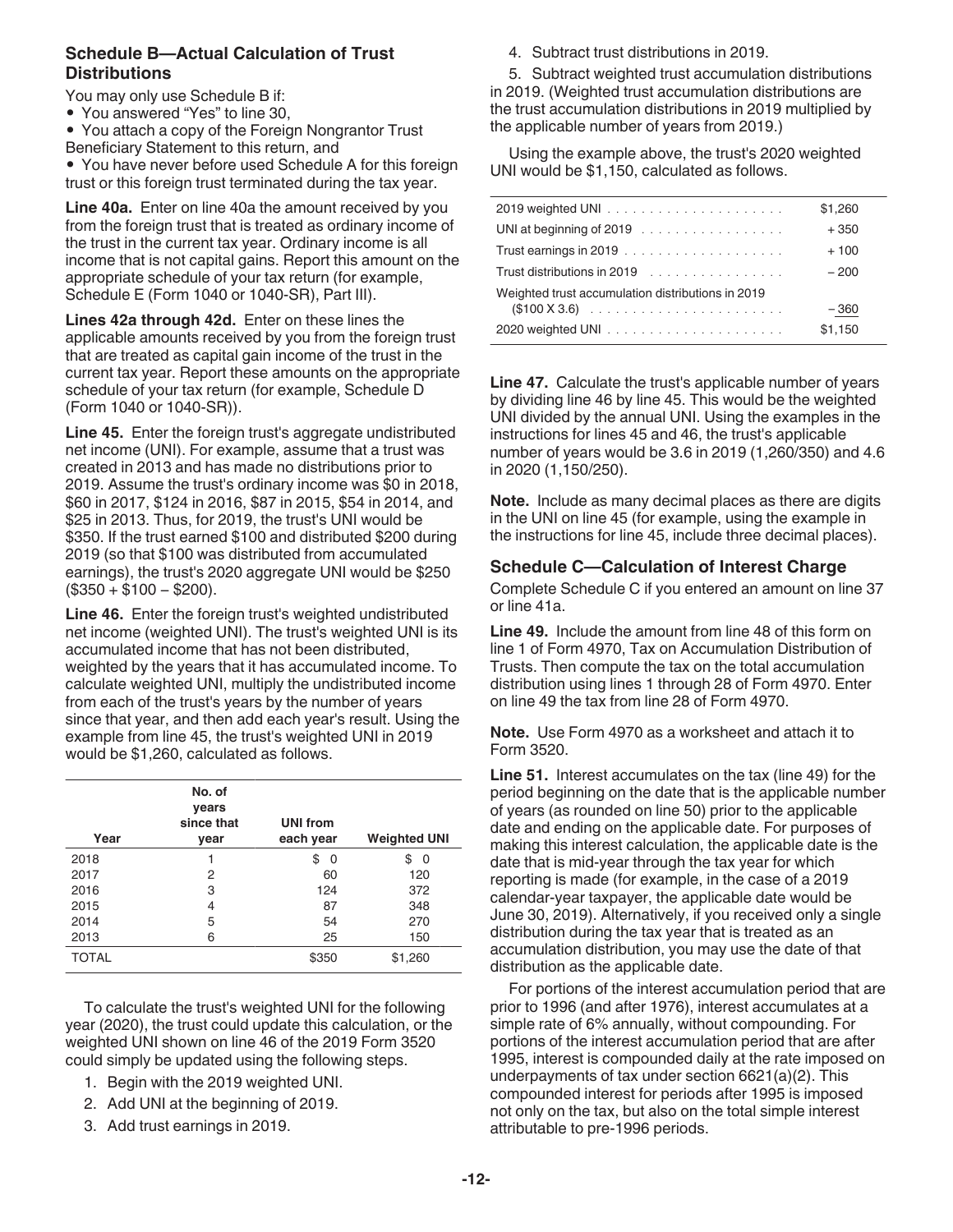If you are a 2019 calendar-year taxpayer and you use June 30, 2019, as the applicable date for calculating interest, use the table below to determine the combined interest rate and enter it on line 51. If you are not a 2019 calendar-year taxpayer or you choose to use the actual date of the distribution as the applicable date, calculate the combined interest rate using the above principles and enter it on line 51.

#### **Table of Combined Interest Rate Imposed on the Total Accumulation Distribution**

Look up the applicable number of years of the foreign trust that you entered on line 50. Read across to find the combined interest rate to enter on line 51. Use this table only if you are a 2019 calendar-year taxpayer and are using June 30, 2019, as the applicable date.

| Applicable number<br>of years of trust<br>(from line 50)                                                                                                                                                                               | Combined<br>interest rate<br>(enter on line 51) |
|----------------------------------------------------------------------------------------------------------------------------------------------------------------------------------------------------------------------------------------|-------------------------------------------------|
| 1                                                                                                                                                                                                                                      | 0.0565                                          |
| 1.5                                                                                                                                                                                                                                    | 0.0803                                          |
| 2                                                                                                                                                                                                                                      | 0.1024                                          |
|                                                                                                                                                                                                                                        | 0.1244                                          |
| 3                                                                                                                                                                                                                                      | 0.1473                                          |
| 3.5                                                                                                                                                                                                                                    | 0.1674                                          |
| 4                                                                                                                                                                                                                                      | 0.1852                                          |
|                                                                                                                                                                                                                                        | 0.2030                                          |
| 5                                                                                                                                                                                                                                      | 0.2213                                          |
|                                                                                                                                                                                                                                        | 0.2396                                          |
| 6                                                                                                                                                                                                                                      | 0.2585                                          |
| 6.5                                                                                                                                                                                                                                    | 0.2774                                          |
| 7                                                                                                                                                                                                                                      | 0.2968                                          |
|                                                                                                                                                                                                                                        | 0.3162                                          |
| 8                                                                                                                                                                                                                                      | 0.3397                                          |
|                                                                                                                                                                                                                                        | 0.3632                                          |
| 9                                                                                                                                                                                                                                      | 0.3909                                          |
| 9.5                                                                                                                                                                                                                                    | 0.4188                                          |
| 10                                                                                                                                                                                                                                     | 0.4477                                          |
| 10.5                                                                                                                                                                                                                                   | 0.4803                                          |
| 11                                                                                                                                                                                                                                     | 0.5218                                          |
| 11.5                                                                                                                                                                                                                                   | 0.5718                                          |
| 12                                                                                                                                                                                                                                     | 0.6365                                          |
| 12.5                                                                                                                                                                                                                                   | 0.7027                                          |
| 13                                                                                                                                                                                                                                     | 0.7728                                          |
| 13.5                                                                                                                                                                                                                                   | 0.8354                                          |
| 14                                                                                                                                                                                                                                     | 0.8965                                          |
| 14.5                                                                                                                                                                                                                                   | 0.9490                                          |
| 15                                                                                                                                                                                                                                     | 0.9936                                          |
| 15.5                                                                                                                                                                                                                                   | 1.0387                                          |
| 16                                                                                                                                                                                                                                     | 1.0854                                          |
| 16.5                                                                                                                                                                                                                                   | 1.1378                                          |
| 17                                                                                                                                                                                                                                     | 1.2034                                          |
| 17.5                                                                                                                                                                                                                                   | 1.2700                                          |
| 18                                                                                                                                                                                                                                     | 1.3515                                          |
| 18.5                                                                                                                                                                                                                                   | 1.4527                                          |
| 19                                                                                                                                                                                                                                     | 1.5662                                          |
| 19.5<br>the second company of the second company of the second company of the second company of the second company of the second company of the second company of the second company of the second company of the second company of th | 1.6770                                          |

| 20                                      |                                                                                                                                                                                                                               | 1.7871 |  |
|-----------------------------------------|-------------------------------------------------------------------------------------------------------------------------------------------------------------------------------------------------------------------------------|--------|--|
| 20.5                                    |                                                                                                                                                                                                                               | 1.8928 |  |
| 21                                      |                                                                                                                                                                                                                               | 2.0118 |  |
| 21.5                                    | and a state<br>and a straight and<br>$\ddot{\phantom{a}}$                                                                                                                                                                     | 2.1414 |  |
| 22                                      |                                                                                                                                                                                                                               | 2.2872 |  |
| 22.5                                    |                                                                                                                                                                                                                               | 2.4372 |  |
| 23                                      | .<br>$\bar{z}$                                                                                                                                                                                                                | 2.5963 |  |
| 23.5                                    | $\ddot{\phantom{a}}$<br>÷,<br>$\ddot{\phantom{a}}$<br>$\sim 100$ $\mu$<br>$\ddot{\phantom{a}}$<br>$\ddot{\phantom{a}}$<br>$\ddot{\phantom{a}}$<br>$\lambda$                                                                   | 2.7515 |  |
| 24                                      |                                                                                                                                                                                                                               | 2.8641 |  |
| 24.5                                    | J.                                                                                                                                                                                                                            | 2.9766 |  |
| 25                                      |                                                                                                                                                                                                                               | 3.0892 |  |
| 25.5                                    | a a anala<br>and a state<br>÷.<br>$\sim$ $\sim$ $\sim$<br>J.<br>$\sim$ $\sim$ $\sim$                                                                                                                                          | 3.2017 |  |
| 26                                      | and and<br>÷.<br>and a state<br>and a straight and                                                                                                                                                                            | 3.3143 |  |
| 26.5                                    |                                                                                                                                                                                                                               | 3.4268 |  |
| 27                                      | and a straight and<br>1.111<br>$\ddot{\phantom{a}}$<br>$\ddot{\phantom{a}}$<br>and a series<br>l.<br>$\ddot{\phantom{a}}$<br>$\ddot{\phantom{a}}$                                                                             | 3.5394 |  |
| 27.5                                    | $\ddot{\phantom{a}}$<br>$\sim$ $\sim$<br>$\ddot{\phantom{a}}$<br>$\ddot{\phantom{a}}$<br><b>Service</b><br>$\sim 100$ $\sim$<br>$\sim 100$ $\sim$                                                                             | 3.6519 |  |
| 28                                      |                                                                                                                                                                                                                               | 3.7644 |  |
| 28.5                                    |                                                                                                                                                                                                                               | 3.8770 |  |
| 29                                      |                                                                                                                                                                                                                               | 3.9895 |  |
| 29.5                                    |                                                                                                                                                                                                                               | 4.1021 |  |
| 30                                      | J.<br>$\overline{\phantom{a}}$<br>$\overline{a}$<br>$\overline{\phantom{a}}$<br>$\sim$<br>$\overline{a}$<br>J.<br>$\sim$ $\sim$ $\sim$                                                                                        | 4.2146 |  |
| 30.5                                    | .<br>$\overline{a}$<br>.                                                                                                                                                                                                      | 4.3272 |  |
| 31                                      | .                                                                                                                                                                                                                             | 4.4397 |  |
| 31.5                                    | $\ddot{\phantom{a}}$<br>$\sim 100$ km $^{-1}$<br>i.<br>÷.<br>$\sim$                                                                                                                                                           | 4.5523 |  |
| 32                                      | ÷,<br>÷,<br>$\ddot{\phantom{a}}$<br>÷,<br>$\sim$ $\sim$<br>÷.<br>$\lambda$                                                                                                                                                    | 4.6648 |  |
| 32.5                                    |                                                                                                                                                                                                                               | 4.7774 |  |
| 33                                      | $\overline{a}$<br>$\overline{a}$                                                                                                                                                                                              | 4.8899 |  |
| 33.5                                    |                                                                                                                                                                                                                               | 5.0025 |  |
| 34                                      | $\sim$ $\sim$ $\sim$<br>and a state<br>$\sim$ $\sim$ $\sim$<br>J.<br>$\sim$ $\sim$ $\sim$<br>$\overline{\phantom{a}}$                                                                                                         | 5.1150 |  |
| 34.5                                    | a di sera<br>$\overline{a}$<br>and a state<br>÷.<br>and a state of the                                                                                                                                                        | 5.2275 |  |
| 35                                      |                                                                                                                                                                                                                               | 5.3401 |  |
| 35.5                                    | and a sta<br>$\ddot{\phantom{a}}$<br>$\ddot{\phantom{a}}$<br>$\sim 100$ $\mu$<br>l,<br>$\ddot{\phantom{a}}$<br>and a straight and<br>$\bar{a}$<br>÷,                                                                          | 5.4526 |  |
| 36                                      | and a straight and<br>1919<br>$\ddot{\phantom{a}}$<br>$\mathcal{L}$<br>l,<br>$\ddot{\phantom{a}}$<br>$\ddot{\phantom{a}}$<br>$\sim 100$ $\mu$                                                                                 | 5.5652 |  |
| 36.5                                    | <b>Service</b> and<br>$\lambda$<br>÷,<br>$\ddot{\phantom{a}}$<br>÷,<br>$\bar{a}$<br>÷,<br>$\bar{a}$<br>÷,<br>$\sim$                                                                                                           | 5.6777 |  |
| 37                                      |                                                                                                                                                                                                                               | 5.7903 |  |
| 37.5                                    | $\sim$ $\sim$<br>$\ddot{\phantom{a}}$<br>J.<br>÷,<br>l,                                                                                                                                                                       | 5.9028 |  |
| 38                                      | .<br>$\sim$ $\sim$ $\sim$<br>$\overline{\phantom{a}}$<br>$\overline{\phantom{a}}$<br>$\sim$                                                                                                                                   | 6.0154 |  |
| 38.5                                    |                                                                                                                                                                                                                               | 6.1279 |  |
| 39                                      |                                                                                                                                                                                                                               | 6.2405 |  |
| 39.5                                    | . The contract of the contract of the contract of the contract of the contract of the contract of the contract of the contract of the contract of the contract of the contract of the contract of the contract of the contrac | 6.3530 |  |
| 40                                      |                                                                                                                                                                                                                               | 6.4655 |  |
|                                         |                                                                                                                                                                                                                               | 6.5781 |  |
| 41                                      |                                                                                                                                                                                                                               | 6.6906 |  |
|                                         |                                                                                                                                                                                                                               | 6.8032 |  |
| 42                                      | and a straight<br>distribution of the company of the                                                                                                                                                                          | 6.9157 |  |
| $42+$                                   |                                                                                                                                                                                                                               | 7.0283 |  |
| (Note. Interest charges began in 1977.) |                                                                                                                                                                                                                               |        |  |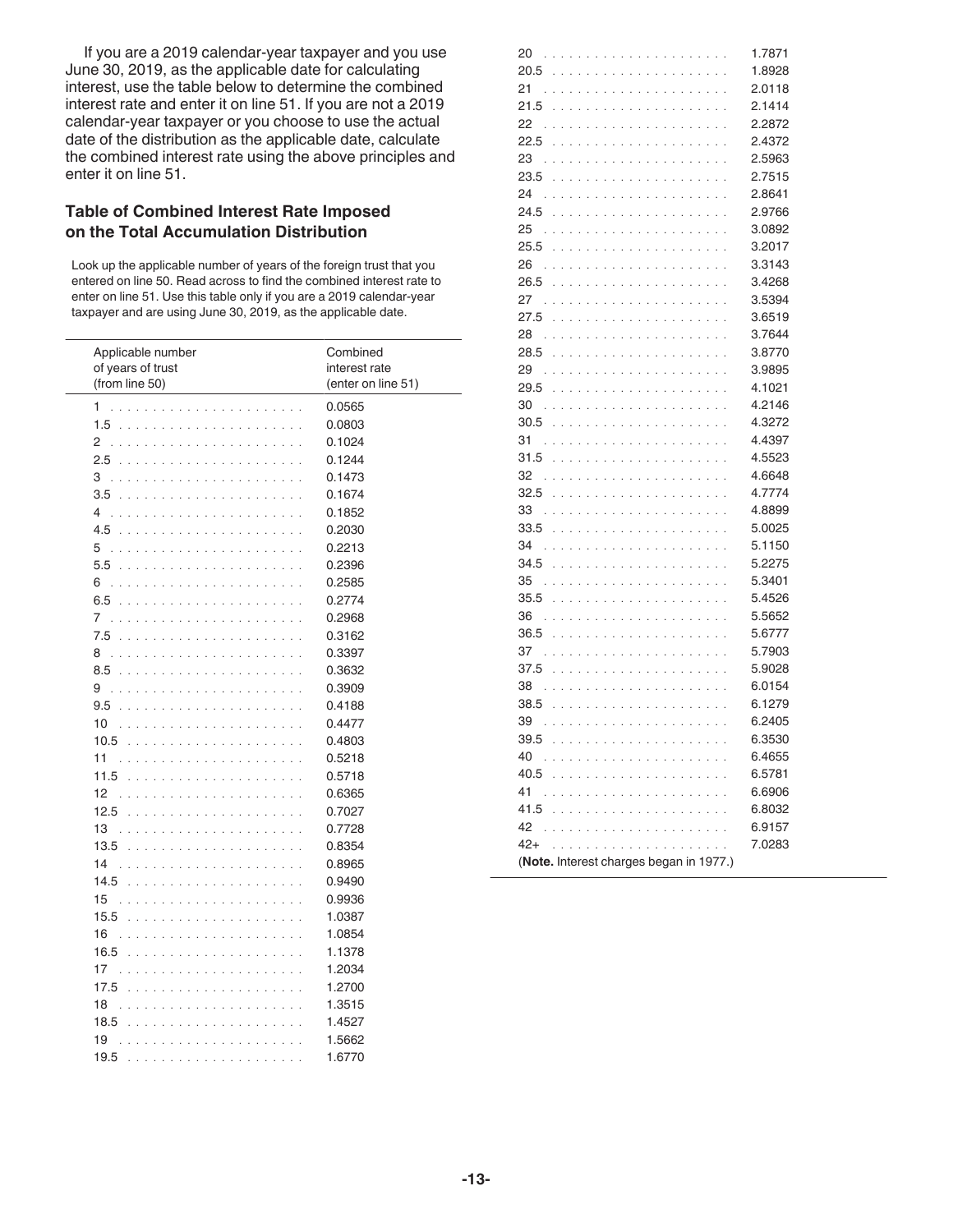**Line 53.** Report this amount as additional tax (ADT) on the appropriate line of your income tax return (for example, for Form 1040 filers, include this amount as part of the total for line 8 on Schedule 2 (Form 1040 or 1040-SR), check box c, and enter "ADT" to the left of the line 8 entry space).

## **Part IV—U.S. Recipients of Gifts or Bequests Received During the Current Tax Year From Foreign Persons**

**Note.** Penalties may be imposed for failure to report gifts that should be reported. See *Penalties*, earlier.

A gift to a U.S. person does not include any amount paid for qualified tuition or medical payments made on behalf of the U.S. person.

If a foreign trust makes a distribution to a U.S. person, the U.S. person must report the amount as a distribution in Part III, rather than as a gift in Part IV.

Contributions of property by foreign persons to domestic or foreign trusts that have U.S. beneficiaries are not reportable by those beneficiaries in Part IV unless they are treated as receiving the contribution in the year of the transfer (for example, if the U.S. beneficiary is treated as an owner of that portion of the trust under section 678, then the contribution must be reported by such U.S. beneficiary in Part IV).

A domestic trust that is not treated as owned by another person is required to report the receipt of a contribution to the trust from a foreign person as a gift in Part IV.

A domestic trust that is treated as owned by a foreign person is not required to report the receipt of a contribution to the trust from a foreign person. However, a U.S. person should report the receipt of a distribution from a domestic trust that is treated as owned by a foreign person as a gift from a foreign person in Part IV, rather than as a distribution to a U.S. person in Part III.

**Line 54.** To calculate the threshold amount (\$100,000), you must aggregate gifts from different foreign nonresident aliens and foreign estates if you know (or have reason to know) that those persons are related to each other (see *Related Person*, earlier) or one is acting as a nominee or intermediary for the other. For example, if you receive a gift of \$75,000 from nonresident alien individual A and a gift of \$40,000 from nonresident alien individual B, and you know that A and B are related, you must answer "Yes" and complete columns (a) through (c) for each gift.

If you answered "Yes" to the question on line 54 and none of the gifts or bequests received exceeds \$5,000, do not complete columns (a) through (c) of line 54. Instead, enter in column (b) of the first line, "No gifts or bequests exceed \$5,000."

**Line 55.** Answer "Yes" if you received aggregate amounts in excess of \$16,388 during the current tax year that you treated as gifts from foreign corporations or foreign partnerships (or any foreign persons that you know (or have reason to know) are related to such foreign corporations or foreign partnerships).

For example, if you, a calendar-year taxpayer during 2019, received \$8,000 from foreign corporation X that you treated as a gift, and \$10,000 that you received from nonresident alien A that you treated as a gift, and you know that X is wholly owned by A, you must complete columns (a) through (g) for each gift.

**Note.** Gifts from foreign corporations or foreign partnerships are subject to recharacterization by the IRS under section 672(f)(4).

**Line 56.** If you answered "Yes" to the question on line 56 and the ultimate donor on whose behalf the reporting donor is acting is a foreign corporation or foreign partnership, attach an explanation including the ultimate foreign donor's name, address, identification number, if any, and status as a corporation or partnership.

If the ultimate donor is a foreign trust, treat the amount received as a distribution from a foreign trust and complete Part III.

**Privacy Act and Paperwork Reduction Act Notice.**  We ask for the information on this form to carry out the Internal Revenue laws of the United States. You are required to give us the information. We need it to ensure that you are complying with these laws and to allow us to figure and collect the right amount of tax.

Our authority to ask for information is sections 6001, 6011, and 6012(a) and their regulations, which require you to file a return or statement with us for any tax for which you are liable. Your response is mandatory under these sections. Section 6109 requires you to provide your identification number. You must fill in all parts of the tax form that apply to you.

You are not required to provide the information requested on a form that is subject to the Paperwork Reduction Act unless the form displays a valid OMB control number. Books or records relating to a form or its instructions must be retained as long as their contents may become material in the administration of any Internal Revenue law. Generally, tax returns and return information are confidential, as required by section 6103. However, section 6103 allows or requires the Internal Revenue Service to disclose or give the information shown on your tax return to others as described in the Code. For example, we may disclose your tax information to the Department of Justice to enforce the tax laws, both civil and criminal, and to cities, states, the District of Columbia, and U.S. commonwealths or possessions to carry out their tax laws. We may also disclose this information to other countries under a tax treaty, to federal and state agencies to enforce federal nontax criminal laws, or to federal law enforcement and intelligence agencies to combat terrorism. Failure to provide this information, or providing false information, may subject you to fines or penalties.

Please keep this notice with your records. It may help you if we ask you for other information. If you have any questions about the rules for filing and giving information, please call or visit any Internal Revenue Service office.